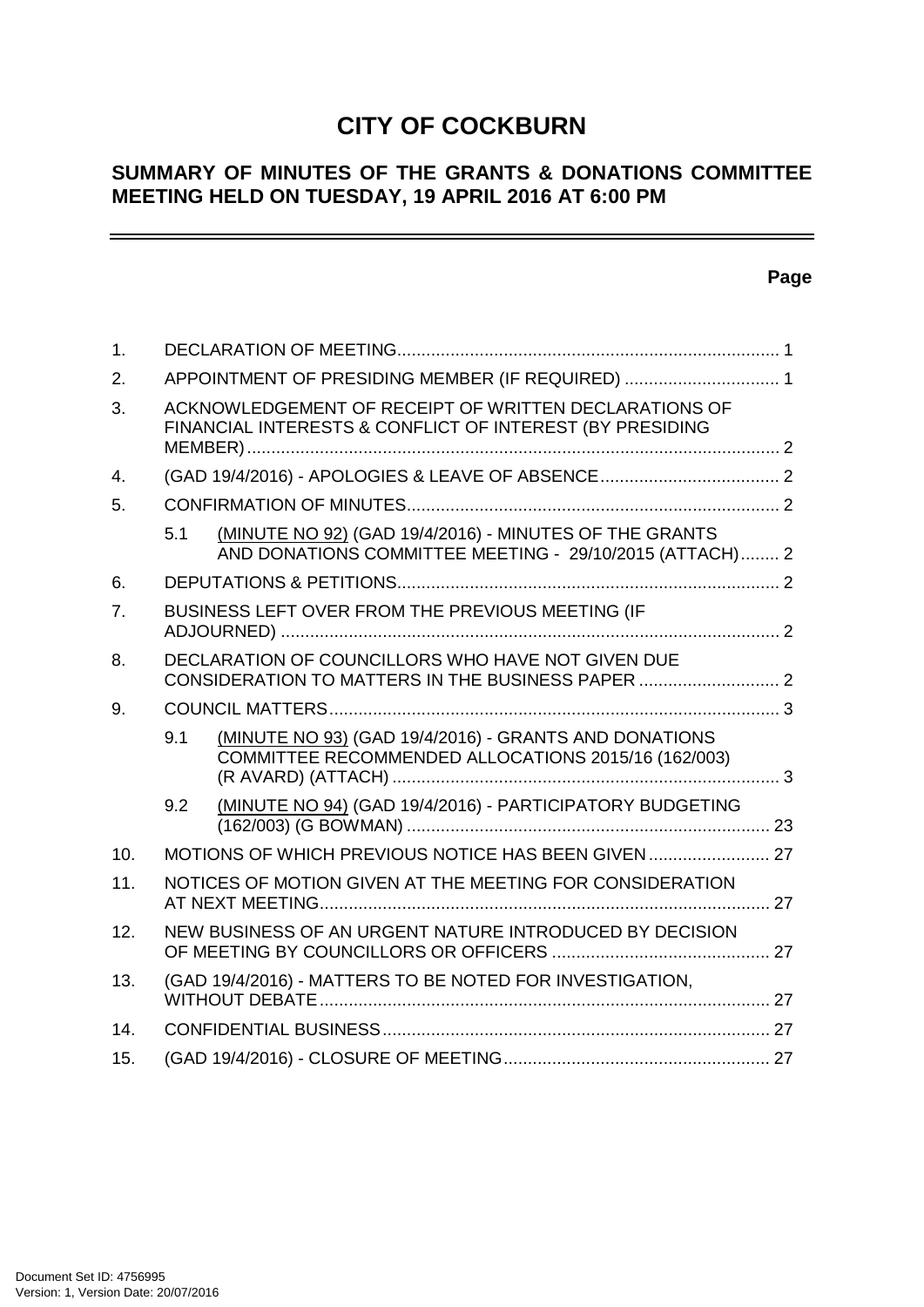# **CITY OF COCKBURN**

# **MINUTES OF THE GRANTS & DONATIONS COMMITTEE MEETING HELD ON TUESDAY, 19 APRIL 2016 AT 6:00 PM**

#### **PRESENT:**

| Mr L. Howlett       | $\sim$ 100 $\mu$         | Mayor (Presiding Member) |  |
|---------------------|--------------------------|--------------------------|--|
| Mrs C. Reeve-Fowkes | $\blacksquare$           | Deputy Mayor             |  |
| Mrs L. Sweetman     | $\blacksquare$           | Councillor               |  |
| Mr S. Portelli      | $\overline{\phantom{a}}$ | Councillor               |  |
| Ms L. Smith         | $\blacksquare$           | Councillor               |  |
|                     |                          |                          |  |

#### **IN ATTENDANCE:**

| Mr R. Avard   | $\sim$ | Manager, Recreation & Community Safety       |
|---------------|--------|----------------------------------------------|
| Ms M. Bolland | $\sim$ | <b>Grants &amp; Research Officer</b>         |
| Ms K. Green   | $\sim$ | <b>Grants &amp; Research Support Officer</b> |

# **1. DECLARATION OF MEETING**

The Manager, Recreation and Community Safety declared the meeting open, the time being 6:14pm.

# **2. APPOINTMENT OF PRESIDING MEMBER (If required)**

The Manager, Recreation and Community Safety advised that in the absence of the appointed Presiding Member, and pursuant to Section 5.44 of the Local Government Act, 1995 he had been delegated the power to preside at the Grants and Donations Committee Meeting held on 19 April 2016 and to conduct the election to determine the Presiding Member of the Committee, in accordance with Schedule 2.3 Division 1 of the Act.

The Manager, Recreation and Community Safety called for nominations and received a nomination for Mayor Logan Howlett to be appointed Presiding Member for the meeting from Clr Steven Portelli.

There being no further nominations, Mayor Logan Howlett was duly declared Presiding Member.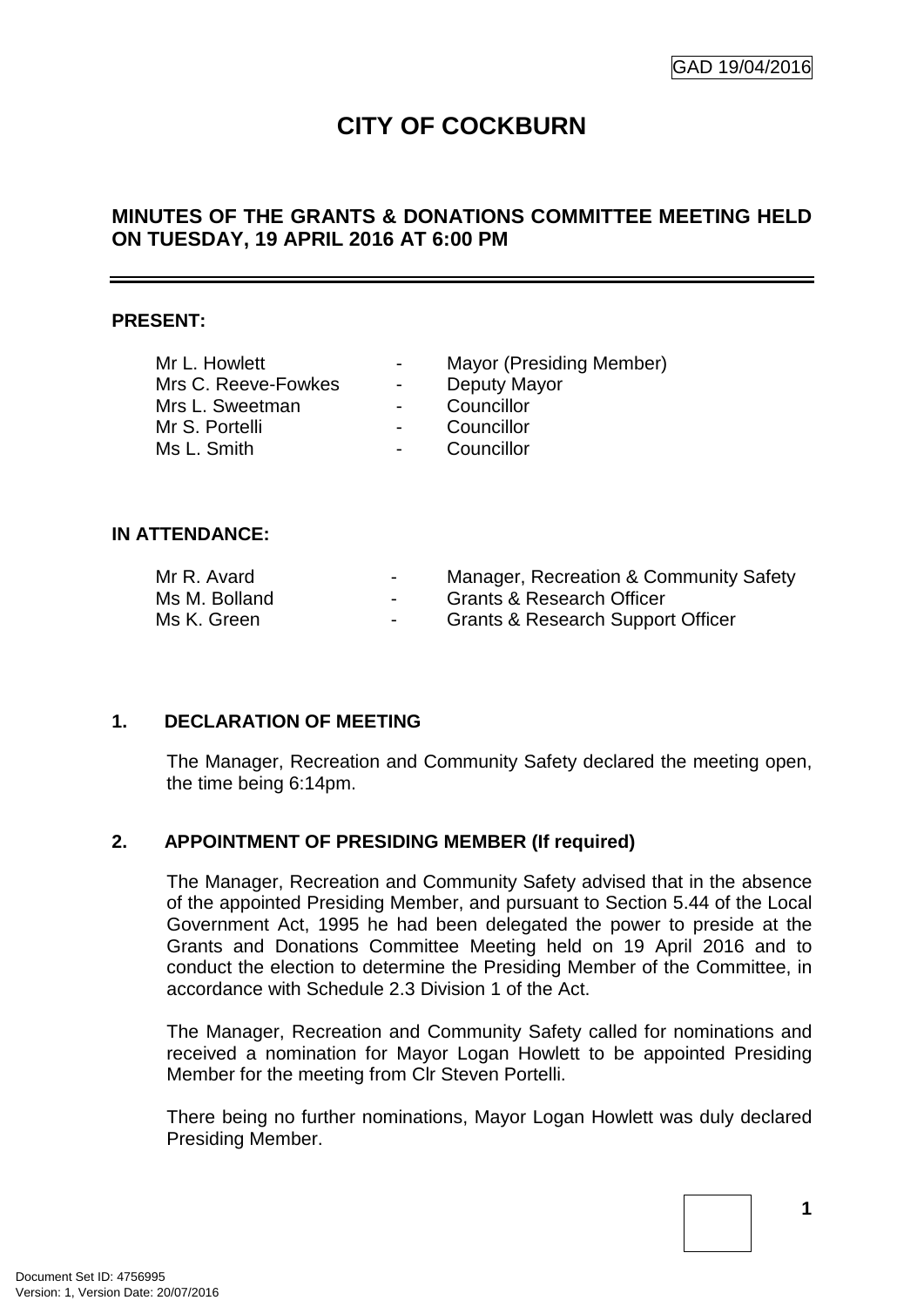# **3. ACKNOWLEDGEMENT OF RECEIPT OF WRITTEN DECLARATIONS OF FINANCIAL INTERESTS & CONFLICT OF INTEREST (BY PRESIDING MEMBER)**

Nil

# **4. (GAD 19/4/2016) - APOLOGIES & LEAVE OF ABSENCE**

| <b>CIr Stephen Pratt</b> | -                        | Apology |
|--------------------------|--------------------------|---------|
| CIr Philip Eva           | $\overline{\phantom{0}}$ | Apology |
| <b>CIr Bart Houwen</b>   | $\overline{\phantom{0}}$ | Apology |

# **5. CONFIRMATION OF MINUTES**

# **5.1 (MINUTE NO 92) (GAD 19/4/2016) - MINUTES OF THE GRANTS AND DONATIONS COMMITTEE MEETING - 29/10/2015 (ATTACH)**

#### **RECOMMENDATION**

That the minutes of the Grants and Donations Committee Meeting held on 29 October 2015 be adopted as a true and accurate record.

### **COMMITTEE DECISION**

MOVED Deputy Mayor C Reeve-Fowkes SECONDED Clr S Portelli that Council adopt the Minutes of the Grants and Donations Committee Meeting held on 29 October 2015 as a true and accurate record.

**CARRIED 5/0**

#### **6. DEPUTATIONS & PETITIONS**

Nil

# **7. BUSINESS LEFT OVER FROM THE PREVIOUS MEETING (IF ADJOURNED)**

Nil

# **8. DECLARATION OF COUNCILLORS WHO HAVE NOT GIVEN DUE CONSIDERATION TO MATTERS IN THE BUSINESS PAPER**

Nil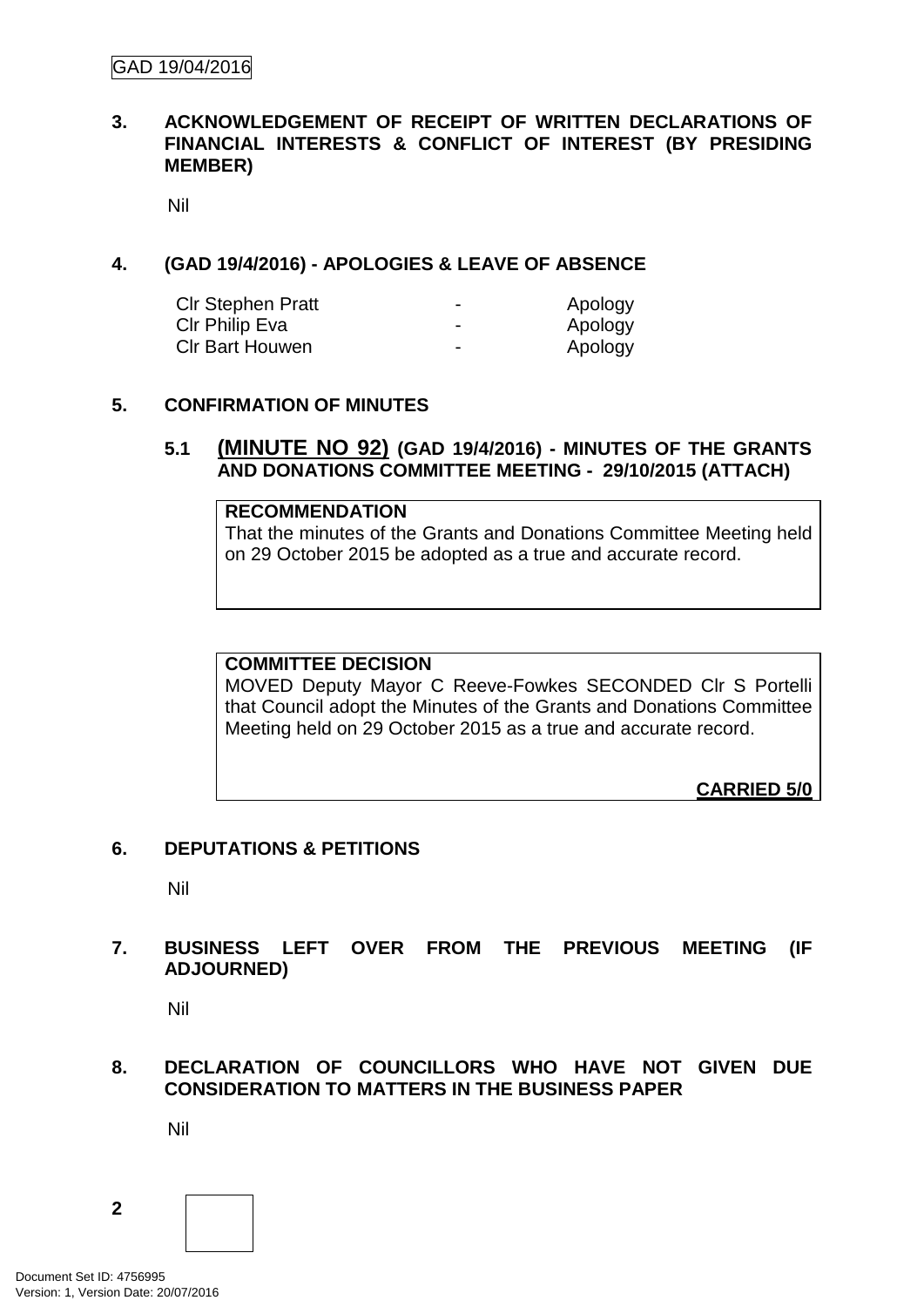# **9. COUNCIL MATTERS**

# **9.1 (MINUTE NO 93) (GAD 19/4/2016) - GRANTS AND DONATIONS COMMITTEE RECOMMENDED ALLOCATIONS 2015/16 (162/003) (R AVARD) (ATTACH)**

# **RECOMMENDATION**

That Council adopt the revised grants, donations and sponsorship allocations for 2015/16 as attached to the agenda.

# **COMMITTEE RECOMMENDATION**

MOVED Deputy Mayor C Reeve-Fowkes SECONDED Clr S Portelli that the recommendation be adopted subject to the following amendments as shown in the attachment to the minutes:

- (1) Recommended \$0 Donation to Business Foundations, with a request for additional information to be provided to all Elected Members prior to the May 2016 Council Meeting;
- (2) Recommended \$0 Sponsorship to MACA Ride to Conquer Cancer;
- (3) Recommended \$0 Sponsorship to Woolkabunning Kiaka (Outback Academy Red Dust Heelers); and
- (4) Recommended revised allocation of \$0 for the Safety House School Program, with a request for a report to be presented on this program at the next Grants and Donations Committee Meeting in July 2016.

**CARRIED 5/0**

# **COUNCIL DECISION**

# **Reason for Decision**

#### Business Foundations

The Grants and Donations Committee requested additional information to be sought from Business Foundations and provided to all Elected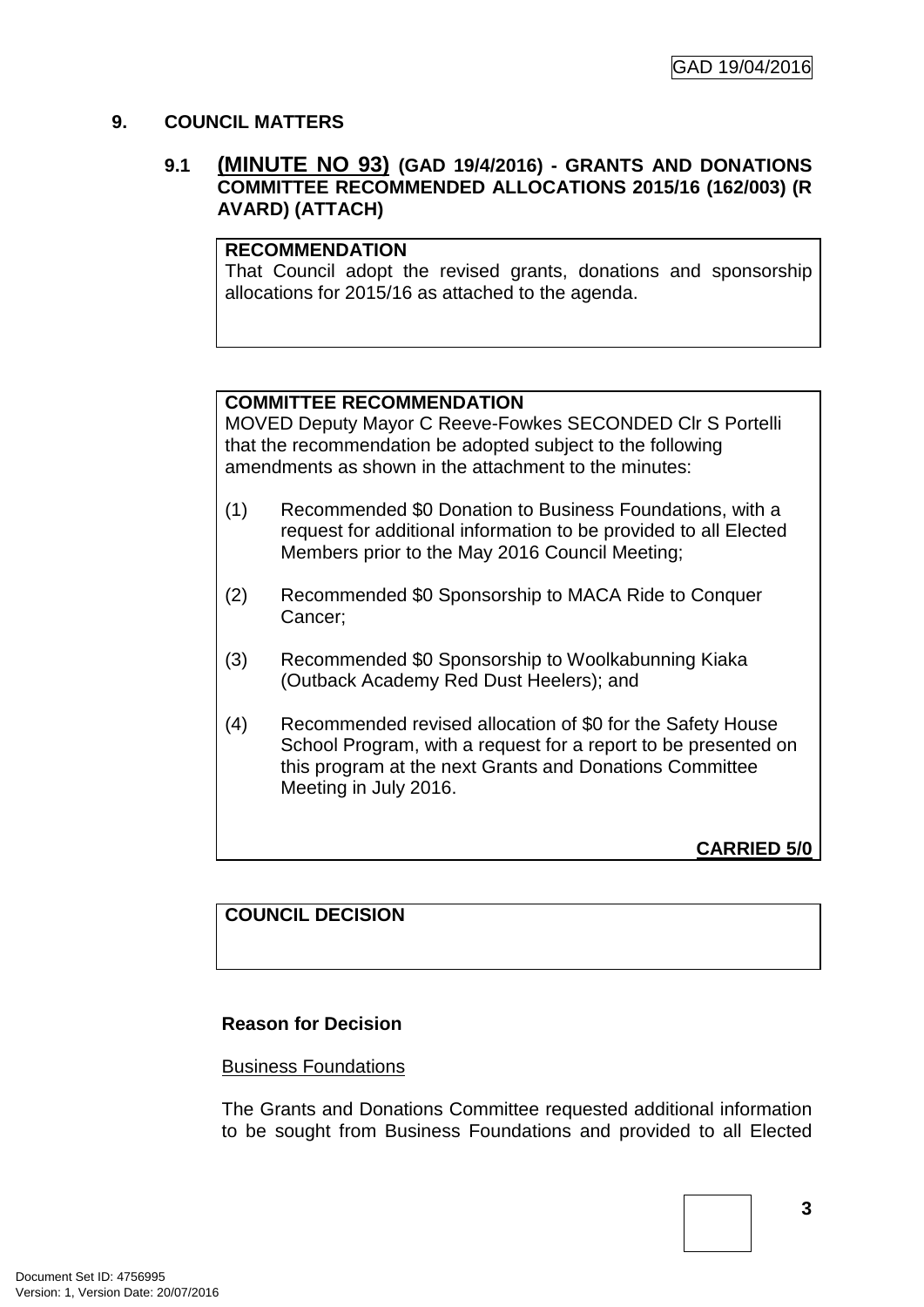Members prior to the May 2016 Council Meeting, including how many of the new businesses assisted in the last year were NEIS funded, a list of the businesses from Cockburn (new and existing) that were assisted, and clarity about how funding from the City of Cockburn would be used to create a new way to measure the impact of the services provided by Business Foundations.

### MACA Ride to Conquer Cancer

The Committee did not support this request based on the inferior application.

#### Woolkabunning Kiaka (Outback Academy Red Dust Heelers)

The Committee did not support this request based on the unsatisfactory application and requested feedback be provided to the applicant.

#### Safety House School Program

The Committee recommended a revised allocation of \$0 for the Safety House School Program until further information has been received about the program including: policies, procedures, budgets and State Government funding, monitoring, reporting and compliance (Working with Children Checks), school participation rates and long-term sustainability. A report on this program has been requested (under Item 13.1) to be presented at the next Grants and Donations Committee Meeting in July 2016.

# **Background**

Council approved a budget for Grants and Donations for 2015/16 of \$1,200,000. The Grants and Donations Committee is empowered to recommend to Council how these funds are to be distributed.

At its meeting of 29 July 2015, the Committee recommended a range of allocations of grants, donations and sponsorship, which were duly adopted by Council on 13 August 2015.

Following the September 2015 round of grants, donations and sponsorship funding opportunities, the Committee, at its meeting of 29 October 2015, recommended a revised range of allocations which were duly adopted by Council on 12 November 2015.

The March funding round was advertised to close on 31 March 2016. A total of 28 applications were received, including 15 applications for Community Grants, which will be reviewed under delegated authority of the Manager of Recreation and Community Safety. The Committee is to consider the remaining seven applications for Donations and six

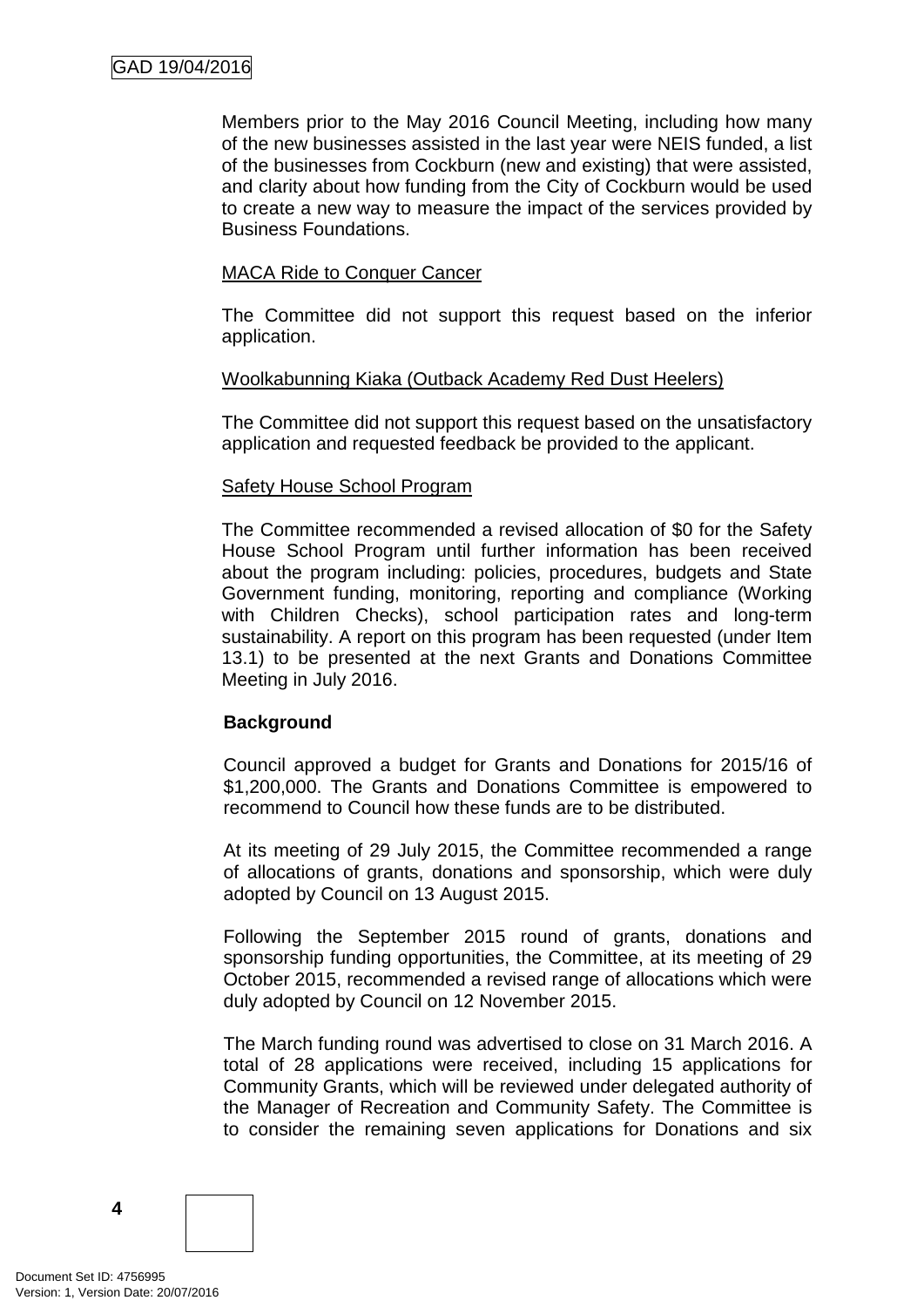applications for Sponsorship, as well as revised allocations for the 2015/16 grants, donations and sponsorship budget.

# **Submission**

Coogee Beach Progress Association (CBPA), Perth Modern School, and Safety House Cockburn.

# **Report**

In the Summary of Grants, Donations and Sponsorship Recommended Allocations Budget 2015/16, attached to the agenda, there are the following items for the Committee to consider:

- 2 proposed adjustments to the committed/contractual donations
- 7 applications for donations
- 6 applications for sponsorship, and
- 3 proposed adjustments to grant funding allocations.

The proposed adjustments and applications for donations and sponsorship are described in brief below.

# COMMITTED AND CONTRACTUAL

As can be seen in the attachment, a number of donations are deemed to be committed by legal agreements, such as leases, or by Council decision.

The total proposed for committed/contractual donations will be \$470,000 for 2015/16.

There is one adjustment and one new proposed commitment highlighted:

# South Lake Leisure Fee Subsidy

There has been an increase in uptake of the South Lake Leisure Fee Subsidy for the South Lake Dolphins Swimming Club (SLDSC), a yearround swimming club based in South Lake. The subsidy is based on membership numbers and has been oversubscribed, so it is proposed to increase the allocation for this subsidy from \$110,000 to \$125,000.

# Coogee Beach Progress Association - Defibrillator

Please see attached request from Coogee Beach Progress Association (CBPA) for a one-off donation for the purchase of a Defibrillator (\$2,450) from the Defib For Life Organisation [\(www.defibforlife.org.au\)](http://www.defibforlife.org.au/) for installation in the Coogee Community Hall.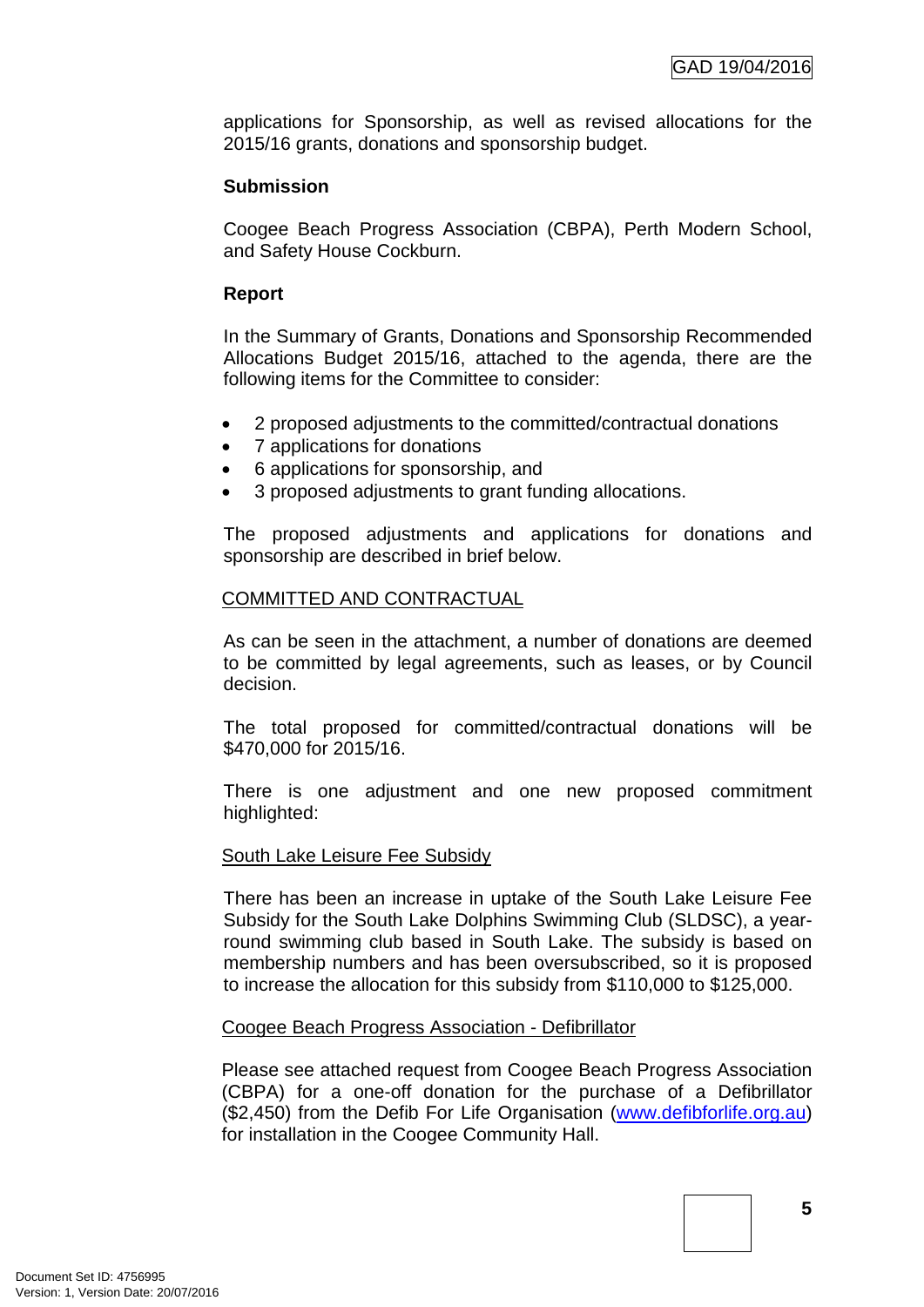CBPA have advised in their request letter that "Defibrillators are specifically designed for the layman in mind and no training is required because simple user instructions are integral to the device", however, one of their members "who has intimate knowledge and operation of defibrillators is a retired nurse and is happy to arrange for training at the hall, as she did at her tennis club, through Sports Medicine who run a certified CPR/DEFIB course run by paramedics. Those who use the hall on a regular basis could be invited to attend."

It is proposed to support this request as a pilot project and, if successful, develop a subsidy scheme for shared cost of defibrillators through an allocation in the Grants and Donations budget so that other community and sporting groups can afford to have defibrillators in future, if the subsidy scheme is approved by Council.

#### Perth Modern School – "Raise the Roof" Project

Please see attached request from Perth Modern School for the "Raise the Roof" project to build a new 700 seat multi-purpose auditorium. This request is not recommended for funding as it is located out of the Cockburn district and deemed an Education Department responsibility.

#### **DONATIONS**

The proposed total for donations for 2015/16 is \$161,500, following are the latest round of application summaries for consideration.

#### **Applicant: Hamilton Hill YouthCARE Council**

Requested: \$9,000

Recommended: \$9,000

The Hamilton Hill YouthCARE Council supports a full time chaplain at Hamilton Hill Senior High School.

The City has provided annual donations for this program for a number of years:

| October 2006      | \$9,000 |
|-------------------|---------|
| <b>March 2008</b> | \$9,000 |
| <b>March 2009</b> | \$9,000 |
| March 2010        | \$9,000 |
| March 2011        | \$9,000 |
| <b>March 2012</b> | \$9,000 |
| <b>March 2013</b> | \$9,000 |
| March 2014        | \$9,000 |
|                   |         |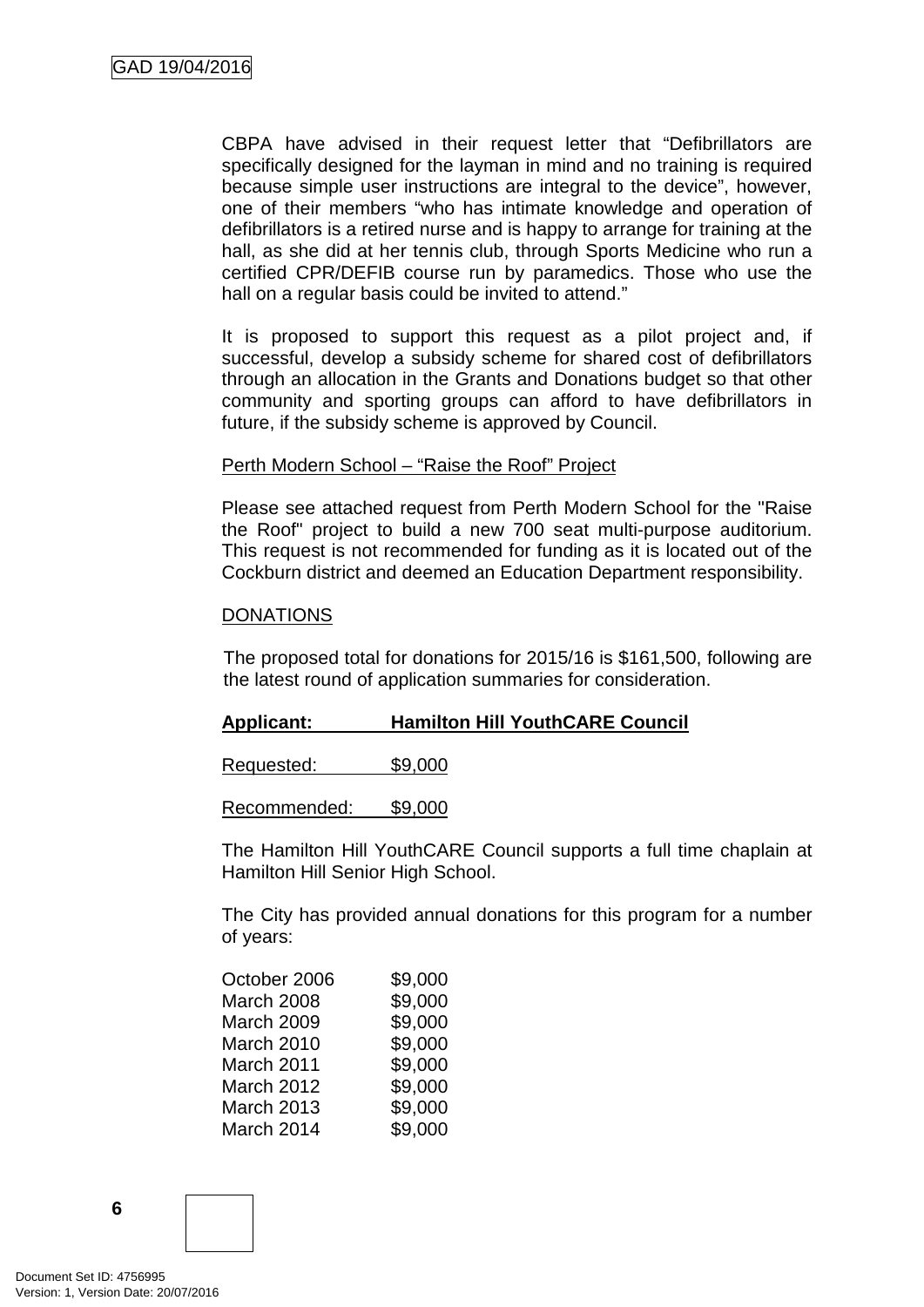March 2015 \$9,000

The YouthCARE mission is to provide pastoral care, and provide personal and professional development to staff and volunteers.

Hamilton Hill YouthCARE Council has requested a donation of \$9,000 to assist with their aim to serve the school community and provide positive benefits for the whole community. It is recommended to support this application.

#### **Applicant: South Lake Ottey Family and Neighbourhood Centre**

Requested: \$10,000

Recommended: \$10,000

The South Lake Ottey Family and Neighbourhood Centre provide diverse programs and outreach activities in the community in collaboration with solid partnerships and networks. The Centre works closely with the City of Cockburn, St. John of God Murdoch, One Healthy Community, Uniting Care West and local disability services.

The Centre is available to individuals and families in Cockburn and surrounds, offering support and activities in response to demonstrated community needs. The Centre aims to provide an integrated service and is seen as a 'one stop shop' by centre users and external stakeholders. In responding to needs, the Centre sees 'the whole person' and seeks to provide a mix of formal and informal programs and interactions.

The centre has previously received a number of donations for operating costs and community grants for specific projects from the City:

| Donations:        |          |
|-------------------|----------|
| March 2007        | \$5,000  |
| <b>March 2008</b> | \$5,000  |
| March 2009        | \$5,000  |
| March 2010        | \$5,000  |
| March 2011        | \$5,000  |
| March 2012        | \$10,000 |
| March 2013        | \$7,000  |
| March 2014        | \$10,000 |
| <b>March 2015</b> | \$10,000 |
|                   |          |

Community Grants: October 2001 \$1,000 March 2003 \$1,000 March 2008 \$1,500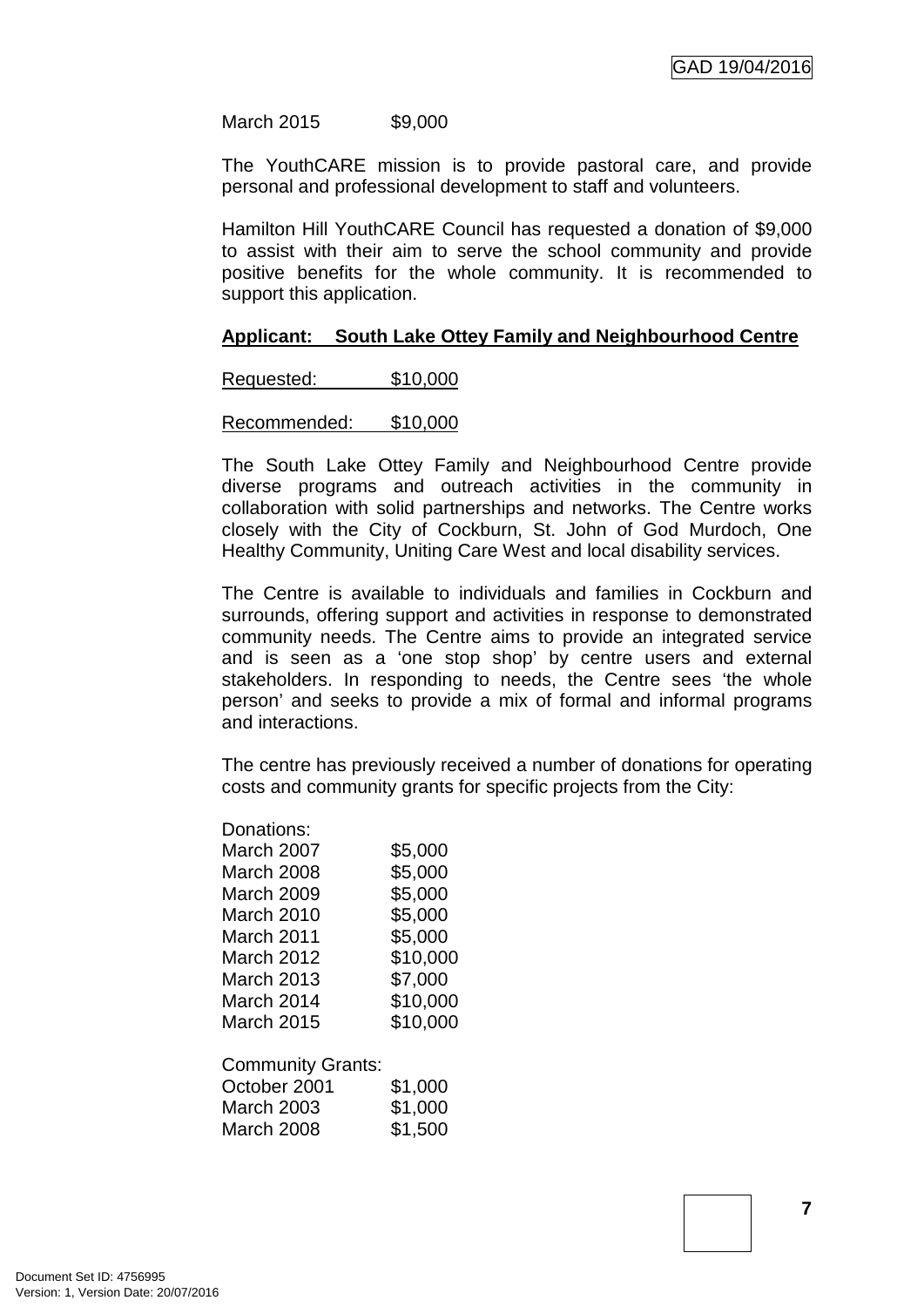September 2009 \$1,260

This round, the group has requested a donation of \$10,000 towards general operating costs. This group is well supported by operating grants from Department for Communities and Lotterywest. It is recommended to support this application for \$10,000.

# **Applicant: EdConnect Australia (trading as the School Volunteer Program)**

Requested: \$13,500

Recommended: \$13,500

EdConnect Australia connects volunteers who want to make a difference with young people in school who need extra help. The organisation trains volunteers to provide mentoring and learning support in schools for young people who are at risk of not fulfilling their educational potential. It's about inspiring older generations to inspire the next. It's about raising literacy and numeracy standards, but also equipping young people with the life skills they need.

The organisation (as the School Volunteer Program) received a donation for \$15,000 in March 2009 to assist with the initial engagement, recruitment and ongoing support of volunteers within the City.

The organisation has partnered with six schools in the Cockburn community (Atwell, Bibra Lake, Harmony, South Coogee, Success, Yangebup), and the City of Cockburn has acknowledged the work of EdConnect Australia with two awards presented at the Get Connected Expo in November 2015.

Arising from recent service improvements the organisation is making available a range of programs to the Cockburn community such as the Learning Support Program, Mentor Me Program, and Mentor Mates Program, which are all complemented by high quality volunteer training. These programs are designed to improve the social, emotional and academic outcomes of young people who need help the most with the added benefit of creating volunteer health and wellbeing benefits.

Benefits to the Cockburn community will be many and varied;

- Young people will benefit by reporting improved self-esteem, confidence, improved relationships with peers and improved academic performance.
- Volunteers will report improved mental health and wellbeing benefits and report how they feel more connected to their community.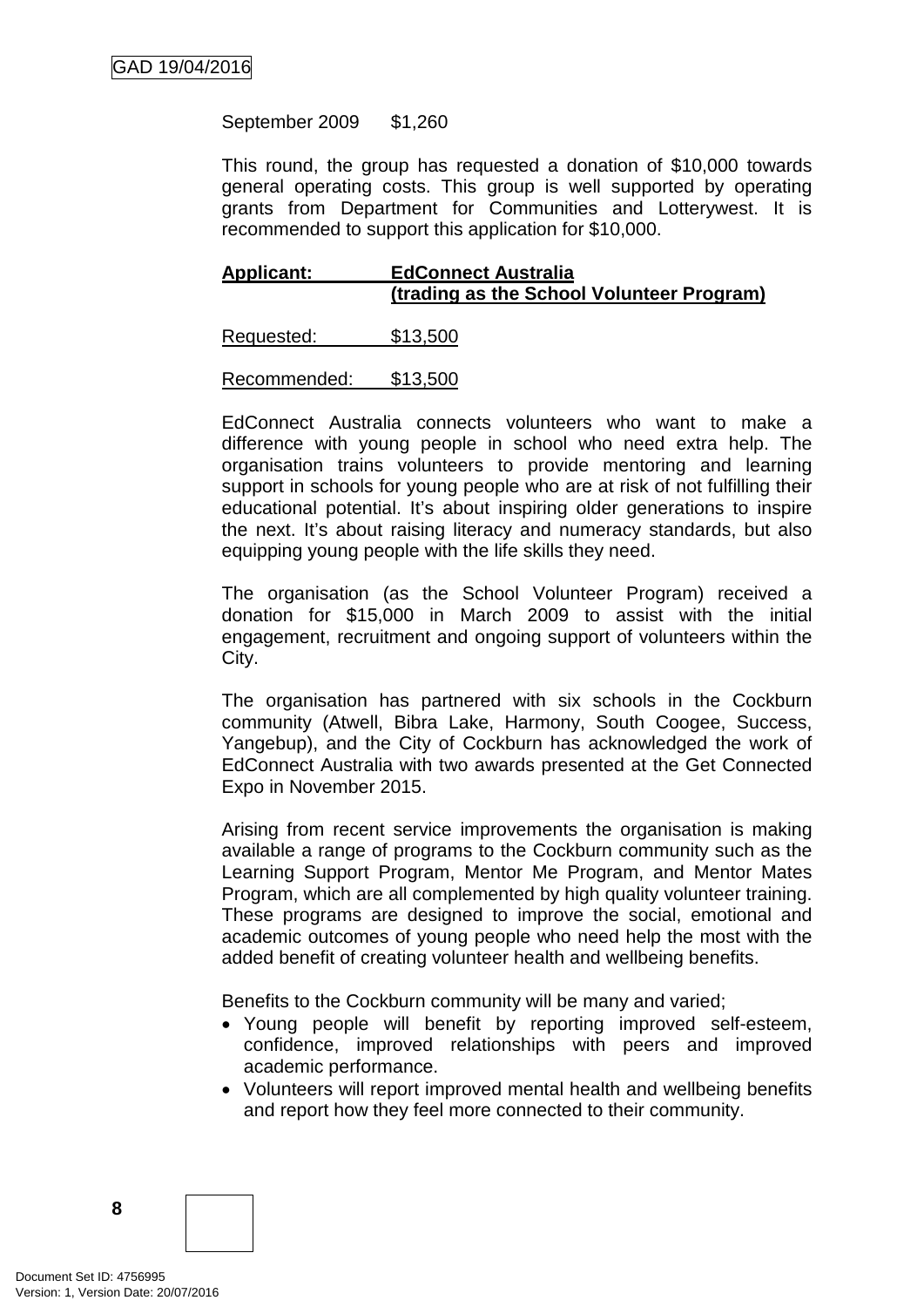- Volunteers will have the opportunity to gain new skills by accessing high quality training (at no cost) in topics such as Mentoring, Communication skills, Resiliency, Child Protection, Literacy.
- Local volunteers will have the opportunity to access a range of morning teas, additional workshops and symposiums further enhancing their sense of community.
- Older members of the Cockburn community will be less socially isolated through engagement with EdConnect Australia and their local school communities.
- Young people will be more likely to succeed in school, have improved self-esteem, and confidence which in turn will help them become more responsible community members. Research evidence for example cites a lack of school engagement and educational attainment in greater incidences of involvement in the criminal justice system, drug use, anti-social behaviour etc. which impacts on local communities and quality of life.

With support from a donation, EdConnect Australia will connect at least 40 older Australians from the City of Cockburn as Mentors or Learning support volunteers to their local school communities and who in turn will support over 80 local young people who need help the most. It is recommended to support this request.

# **Applicant: Second Harvest Inc.**

Requested: \$20,000

Recommended: \$16,000

The objective of Second Harvest is to relieve hardship in the community, which is achieved by:

- Offering a wide range of low cost food lines, including general grocery, frozen goods, dairy produce and other household commodities.
- Emergency food relief.
- Opportunities for volunteering.
- Work for the Dole and Community Youth Programmes and Advocacy.

Second Harvest has a long history of working in the community to achieve immediate assistance to families and individuals via low cost food centres and emergency food relief.

Emergency Relief (ER) is a vetted process that sees individuals and families experiencing financial hardship provided with food hampers to feed themselves and their families with 3 - 4 days of basic grocery lines. More recently Second Harvest opened an Op Shop that will assist with providing funds to the ER program and a soon to be opened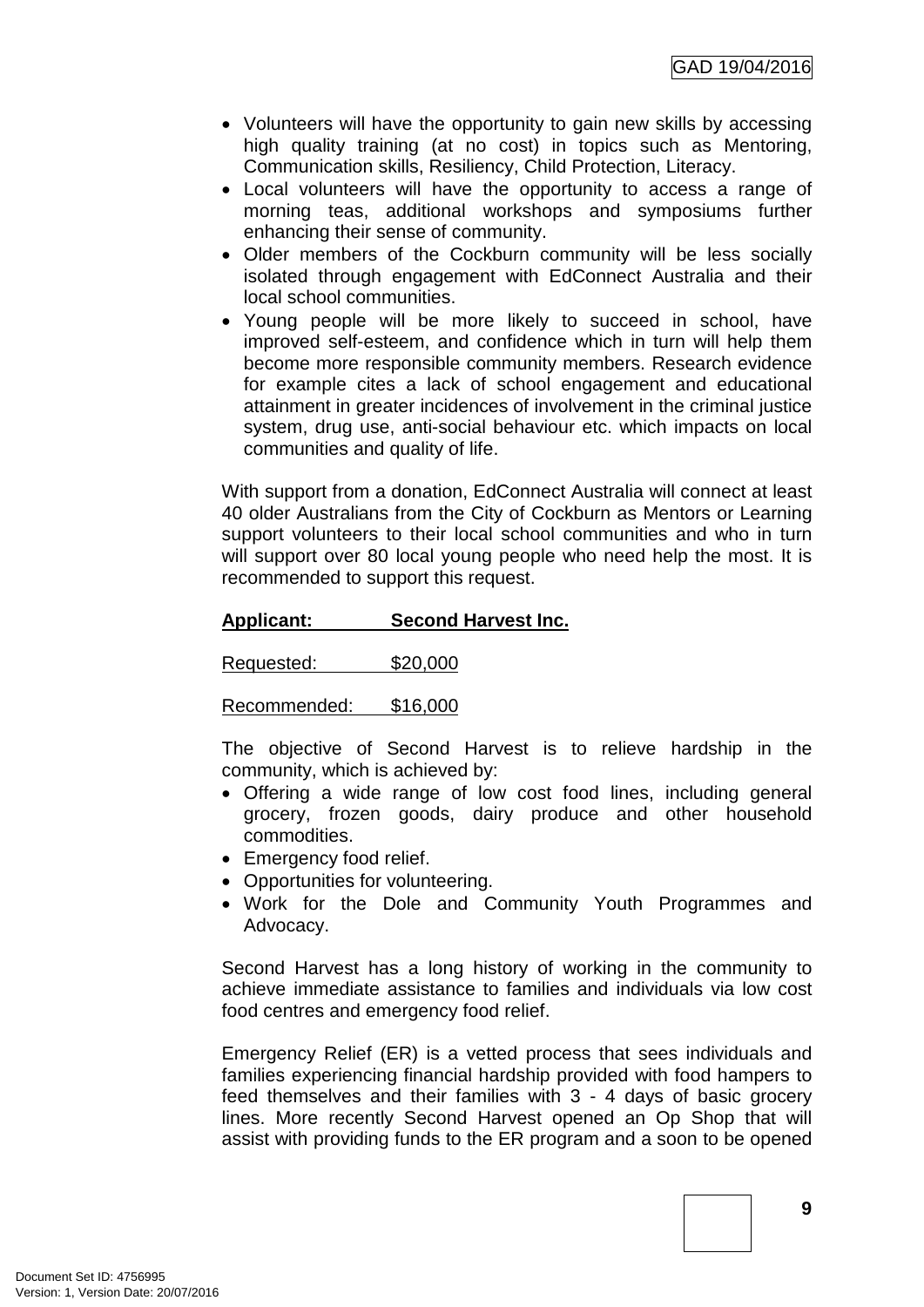Community Centre. Throughout their programs they seek to provide employment to individuals via the support of work for the dole programs and an avenue for volunteering for retirees or people wanting to get back to the community.

By opening the Community Centre this will provide a much needed space to allocate the ER hampers, provide the community with ongoing (3 days per week) opportunities to purchase low cost basic food items and allow individuals to feel a part of the community. Second Harvest aim to service the community with the required empathy to make it a safe and compassionate place for people to come. To increase the community spirit they will provide tea and coffee facilities, free sausage sizzle Fridays and a space where they can meet others. The projected numbers that will benefit from this are: Average family for  $ER = 3$  (1 adult and 2 children) No. of scheduled appointments per week  $= 36$ Centre will be opened 50 weeks of the year  $= 5,400$  people for ER Projected at least 8 additional people per day to visit the community centre =  $24$  per week x 50 weeks = 1,200 Total anticipated numbers annually  $= 6,600$ .

Second Harvest has received the following funding from the City to assist with their ongoing costs in providing emergency relief food hampers:

| March 2012 | \$8,850 (Community Grant for fridge and freezer) |
|------------|--------------------------------------------------|
| March 2013 | \$10,000 (Donation)                              |
| March 2014 | \$12,000 (Donation)                              |
| March 2015 | \$14,000 (Donation)                              |

Second Harvest is also supported through Lotterywest, Westpac and Commonwealth Bank grants. It is recommended to support this application for \$16,000.

**Applicant: Port Community High School**

Requested: \$15,000

Recommended: \$15,000

Port School is an independent school that caters for at risk youth, with the student intake coming mainly through referrals from Schools, Juvenile Justice, and Child Protection and Family Services. The school serves students that have not been able to achieve success in mainstream schooling, including some students that have very specific needs and are severely disadvantaged.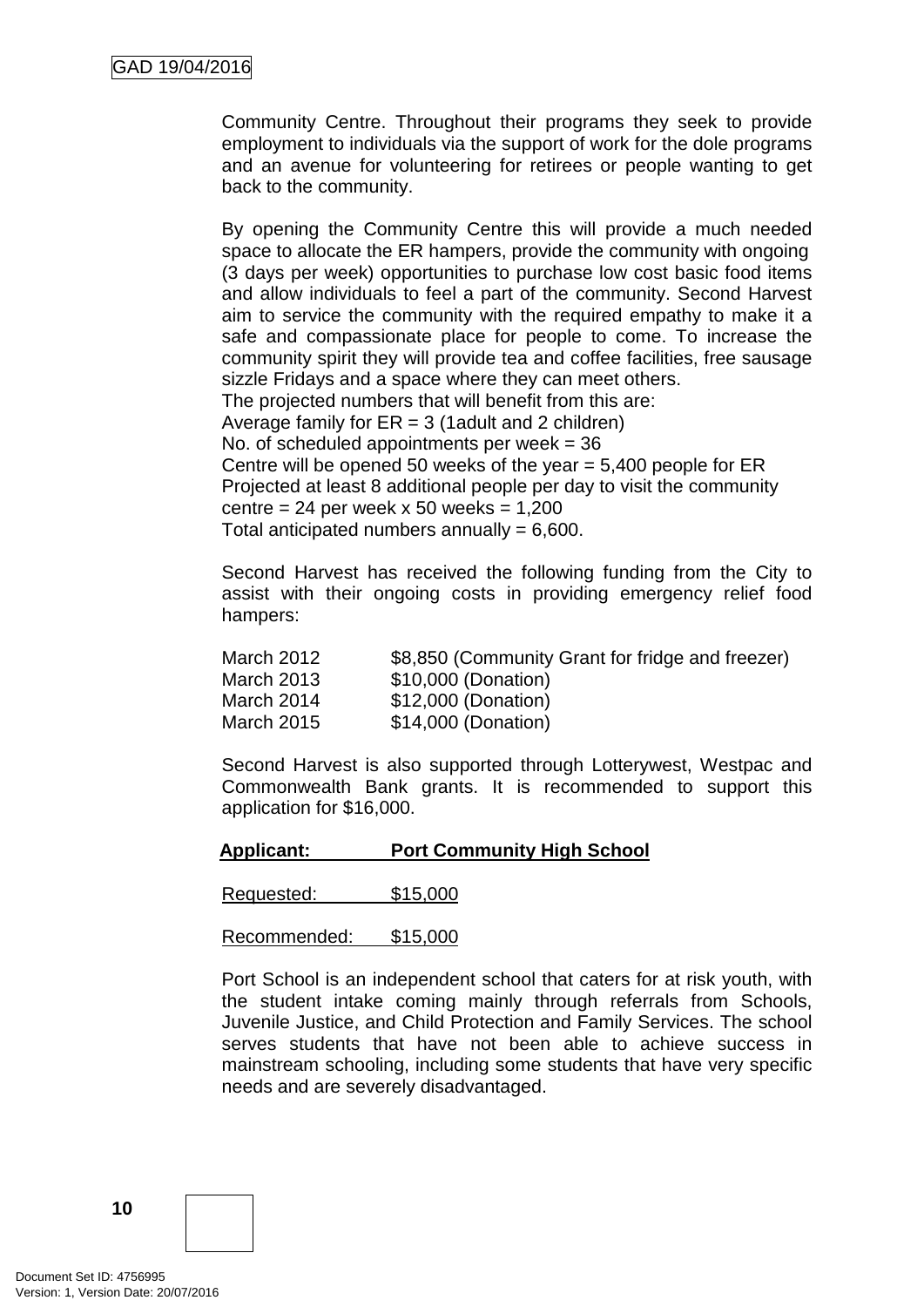The school has 75 students, of which 30 have a diagnosed mental health condition with the majority fitting into the areas of PTSD, Autism, Anxiety and Foetal Alcohol Spectrum disorder. The school offers the students a safe environment with small classes and caring staff who deliver academic work that is at the student's level.

The core subject areas are Numeracy, Literacy and Health and Wellbeing and the classes are based on ability rather than age. Option classes are woodwork, art, healthy eating and physical education.

The school has four arms:

- 1. Main School Campus
- 2. Bus Programme
- 3. Outreach Programme
- 4. Young Parent and Early Learning Centre.

The school has previously received the following donations:

| September 2010    | \$9,000  |
|-------------------|----------|
| September 2011    | \$15,000 |
| September 2012    | \$15,000 |
| March 2014        | \$15,000 |
| <b>March 2015</b> | \$15,000 |
|                   |          |

Community Grants: September 2014 \$15,000

This is the second year the school has employed their chaplain full-time rather than an arrangement with YouthCARE. This arrangement means that the chaplain can put more time and energy into the highly successful and dynamic team sport and community service programme, which takes at-risk youth and gives them the skills to coach and mentor upper primary students from surrounding schools. Also, having the chaplain's time freed from some of the other pastoral care duties allows him the time to coordinate an extension programme for our older students to do certified coaching and umpiring courses and for these students to be placed at local primary schools to help with their team sport programme. Thus, this extra day would also allow Port students to be more involved in community service through a volunteer programme.

Having a full-time chaplain as well as a full-time counsellor gives the school a greater ability to cater for its emotionally needy clientele. Port School currently has five students that are school-phobic and who need constant emotional and academic support to reengage them back into a school programme. The chaplain would take a pivotal role in working with these students through phone, Skype and contact visits in the home.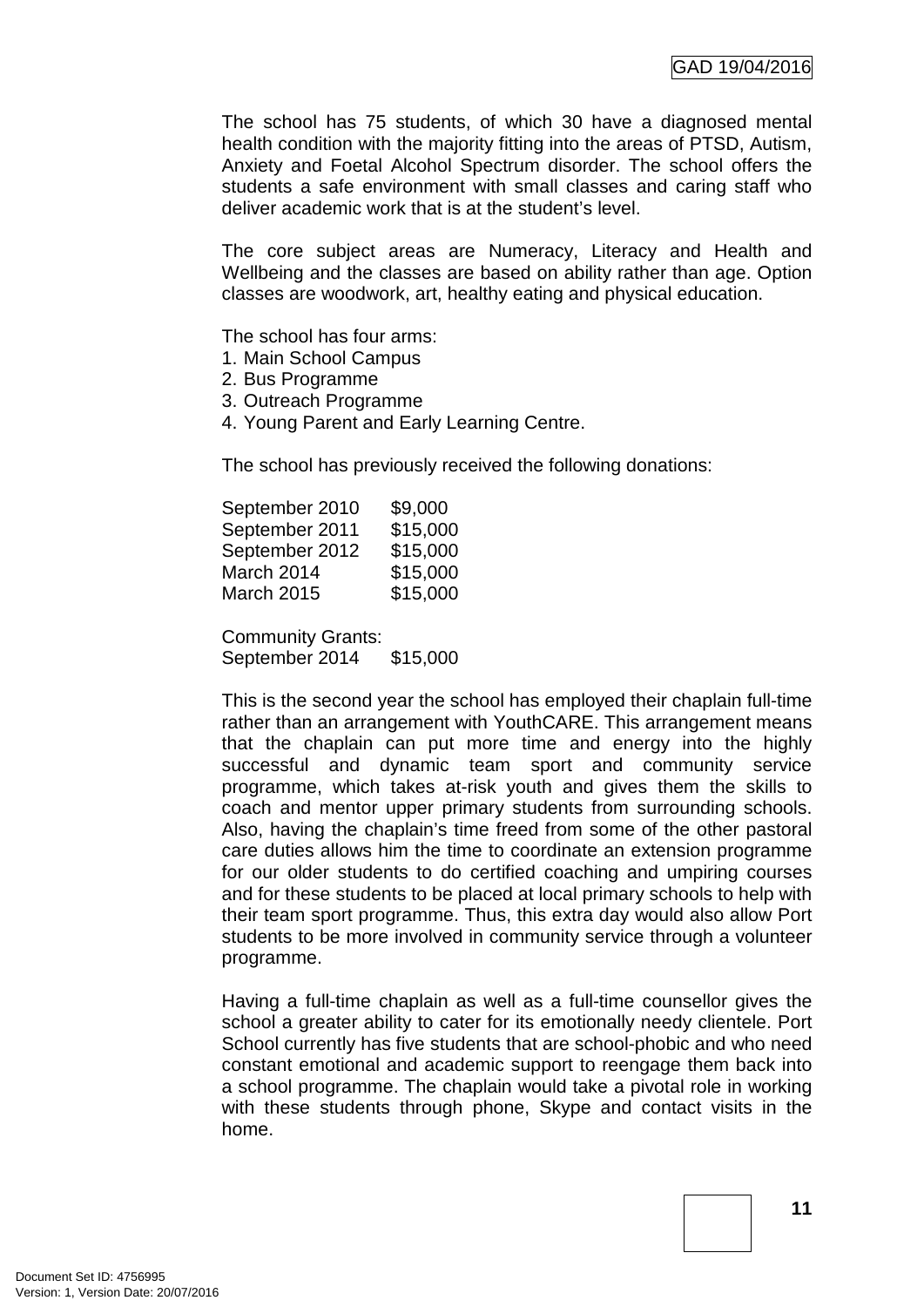The application is supported by the WA Police Youth Policing Operations and Southwell Primary School.

The chaplain has been a huge asset to Port School and continued support from the City through a donation for the Chaplaincy program helps the school to deliver a service to a section of the community that is in dire need. The requested donation of \$15,000 will continue to support extra chaplaincy hours so the school community has access to a full-time chaplain. It is recommended to support this request.

#### **Applicant: Volunteer Home Support Inc.**

Requested: \$5,000

Recommended: \$5,000

Volunteer Home Support (VHS) was established 33 years ago and provides Government subsidised domestic cleaning, transport, handyman, lawn and gardening services to around 940 people that are frail, aged and with disabilities. In their fourth bi-annual client satisfaction survey, preliminary results are indicating an outcome in excess of 98% in all service areas. They currently have around 45 volunteers and subsidise other independent programmes such as weekly 'Movies with Lunch' and distant outings, which are heavily subsidised by VHS with no Government contribution. Paid staff provide all services except transport, which is provided by the 45 volunteers who, in 2015, contributed 10,665 hours at an average of 215 hours per week or 43 hours per day.

VHS has been able to dump waste material arising from gardening activities at clients' homes at the Henderson Waste Management site for many years. In the past there were no tip fees charged, but that changed in May 2012 when tip fees were applied to VHS.

The City has seen fit to make an annual donation of \$5,000 since the introduction of tip dumping charges so that VHS didn't have to pass on the cost of these fees to Cockburn residents. However, residents of Fremantle, East Fremantle and Melville don't enjoy the same level of consideration from their respective Councils so VHS must charge them a tip fee after each lawn or gardening service.

The City has provided the following donations to cover some of the costs towards their waste disposal from the Cockburn homes that VHS service.

October 2006 \$5,000 May 2012 \$5,000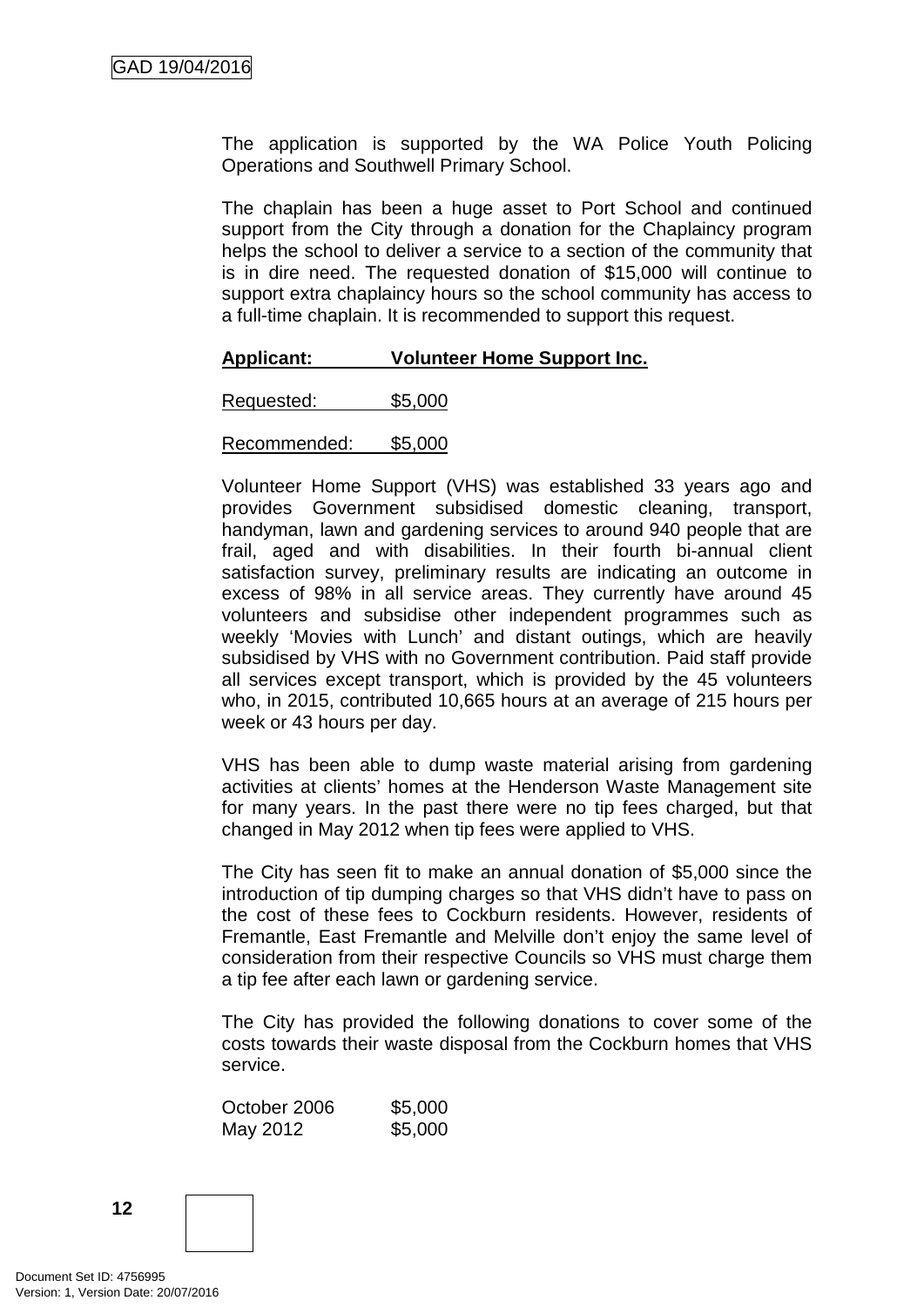| March 2013        | \$5,000 |
|-------------------|---------|
| March 2014        | \$5,000 |
| <b>March 2015</b> | \$5,000 |

Following a review of the VHS database, there are 408 client households within the boundaries of the City of Cockburn. VHS has again requested a \$5,000 donation and it is recommended to support this application.

#### **Applicant: Business Foundations Inc.**

| Requested: | \$10,000 |
|------------|----------|
|------------|----------|

Recommended: \$10,000

Business Foundations Inc. is a not-for-profit provider of business development services to owners of small businesses in Cockburn. Their services benefit the local community and economy through employment creation. Clients range from people wanting to start a small business to existing small to medium sized businesses wanting to grow. The services are provided for free or low cost and they include one-to-one advisory sessions, small business mentoring and small group training.

Business Foundations provides an important service to people wanting to start in business or become self-employed and to existing business owners that require professional business management know-how. As the downturn in the Western Australian economy bites harder, more people will find that self-employment is the only way to generate an income and this will increase demand for their services. Also, existing business people will be facing challenging economic conditions and will require better management skills and professional management support to assist in making the right decisions to ensure survival.

Business Foundations continue to innovate, providing new services every year, including training seminars regarding on-line business, specific support program for Home Based (small office/home office SOHO) businesses, early stage ventures and technology business incubation.

In 2015, Business Foundations assisted over 100 existing businesses and 25 new businesses to start with an economic impact of approximately \$6.25 million, which is an increase on the 2014 figures of 81 existing businesses, 10 new businesses, and \$2.2 million of economic value.

The organisation has received funding from the City in previous years, as follows: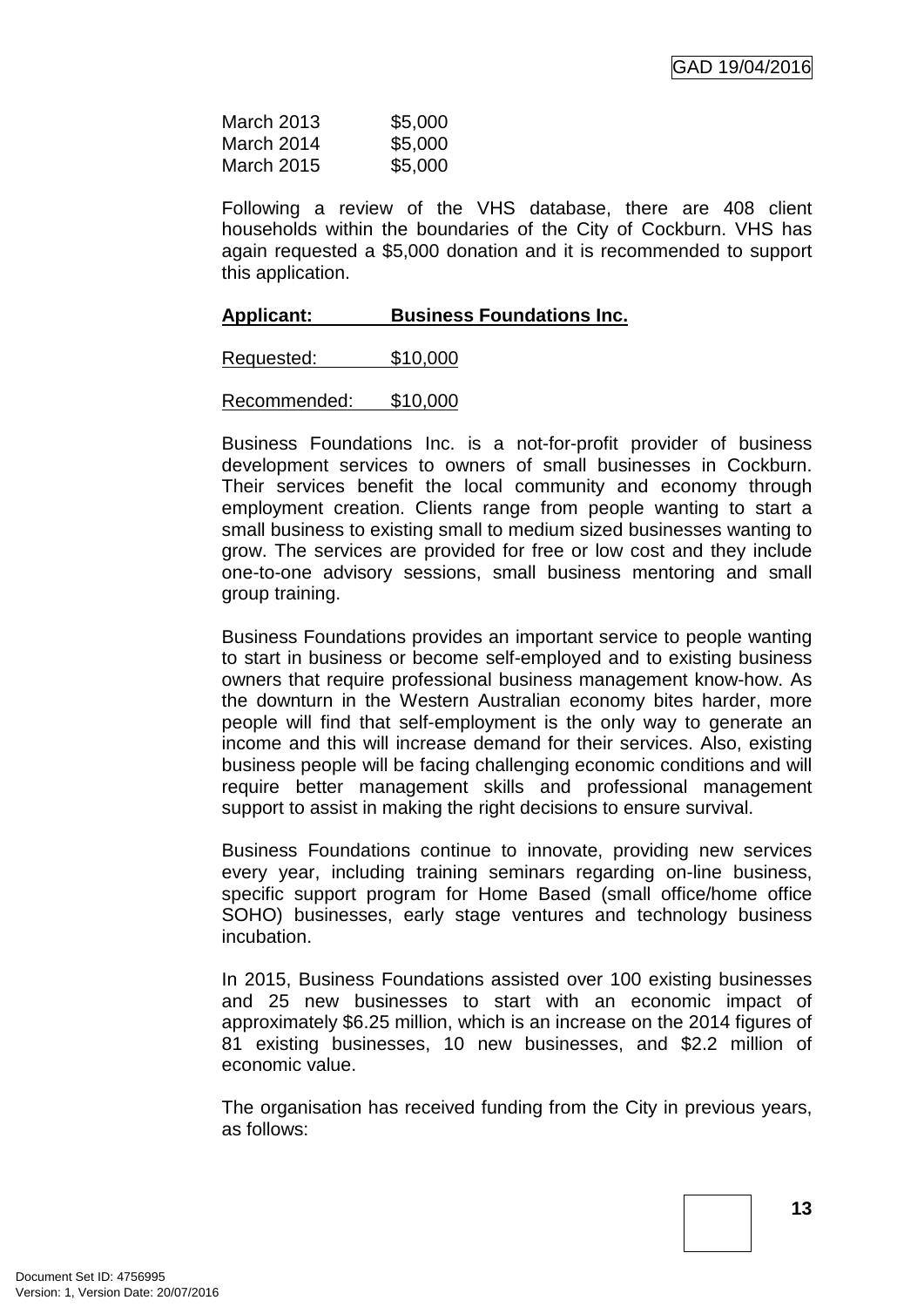| October 2007      | \$10,000 |
|-------------------|----------|
| March 2009        | \$10,000 |
| March 2010        | \$10,000 |
| March 2011        | \$10,000 |
| <b>March 2012</b> | \$10,000 |
| <b>March 2013</b> | \$10,000 |
| March 2014        | \$10,000 |
| <b>March 2015</b> | \$10,000 |

Business Foundations is supported by major State and Federal Government funding bodies, receiving \$277,000 from the Small Business Development Corporation, and \$250,000 from New Enterprise Incentive Scheme.

Business Foundations will make use of the support from the City of Cockburn to create a new way to measure the impact of their services. There have been many changes to the way not-for-profits demonstrate their benefit to the communities they serve and it is now time for Business Foundations to better determine the impact of their support for small business.

Business Foundations also utilises the support from the City of Cockburn to ensure that the one to one advisory service is provided to the residents of Cockburn. The funding allows a staff member of Business Foundations to maintain a presence at Melville Cockburn Chamber of Commerce events promoting the services available to Cockburn business people. The funding also allows for delivery of workshops within the City to focus the services on the Cockburn community. It is recommended to support this application for \$10,000.

#### SPONSORSHIP

The proposed total for sponsorship is \$102,604, please see following the latest round of proposal summaries.

#### **Applicant: MACA Ride to Conquer Cancer**

Proposal: 'Pit Stop Sponsor'

Requested: \$10,000

Recommended: \$5,000 ('Official Sponsor')

The MACA Ride to Conquer Cancer is a two-day cycling fundraising event for the registered charity Harry Perkins Institute of Medical Research. Participants must each raise \$2,500. To be held on October 15-16, the 200-kilometre Perth event includes a lunchtime 'pit stop' at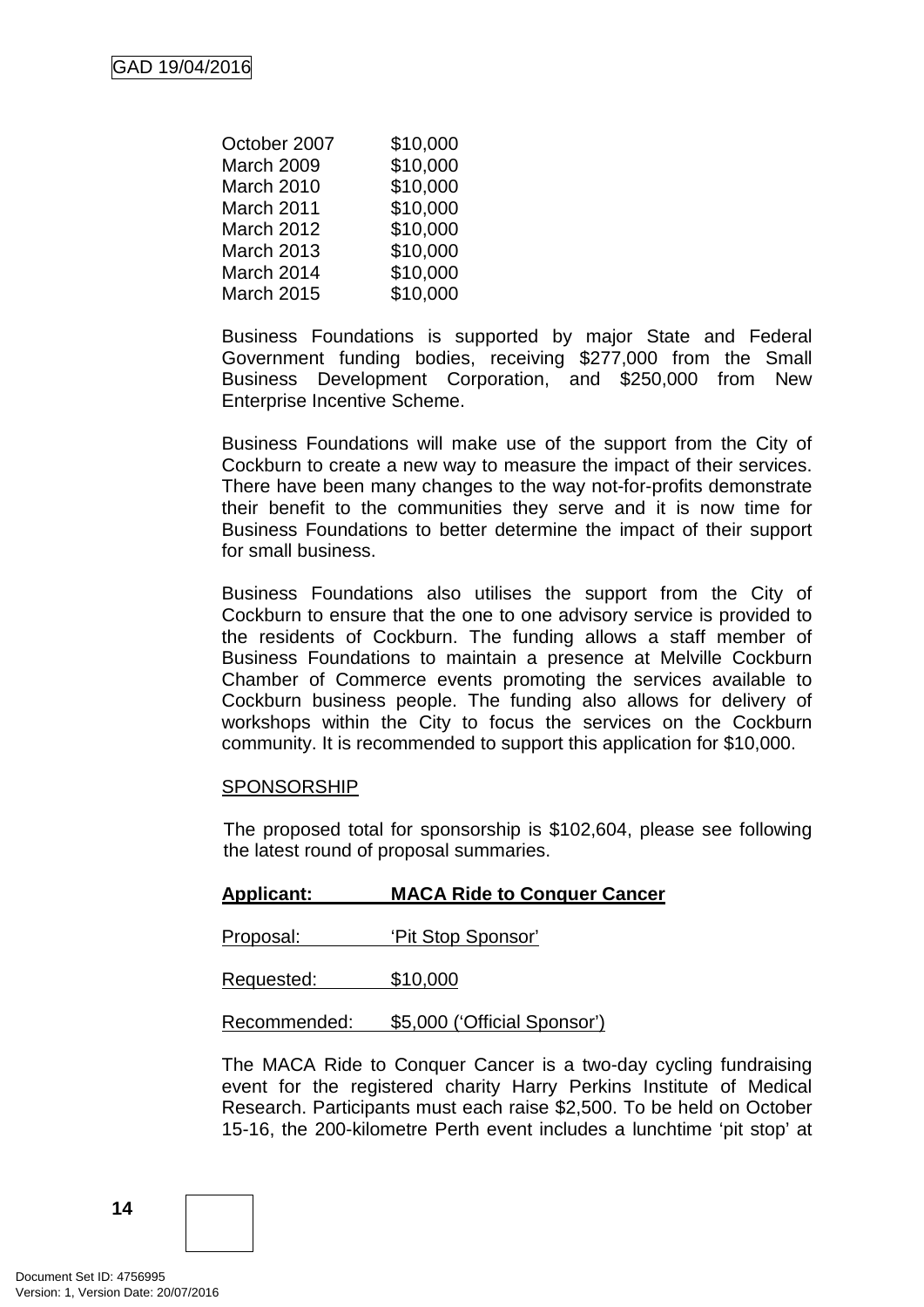Coogee Beach Reserve. The applicant advises that City of Cockburn sponsorship will enable them to offset costs associated with the setup of the Coogee pit stop, including permit fees, popup marquees, toilets, water etc. They intend to use a small portion of the funding for bean bags and lawn games volunteers and participants.

The applicant advises that in return, the branding benefits to 'Pit Stop' sponsors are website recognition, social media coverage; the City's logo on the event homepage and sponsors page, selected emails, promo material, signage and crew apparel; and the opportunity to distribute the City's promotional material.

The applicant has provided an inferior application in that: they declined to provide a requisite financial statement (however, a financial statement to December 2014 was able to be downloaded from the Australian Charities website) and did not provide: 1) letters of support, 2) cost breakdown of the event or the Coogee pit stop, and 3) Certificate of Incorporation (however, evidence of the organisation as a registered charity was obtained from the Australian Government website).

An alternative to the category of 'Pit Stop' sponsorship (\$10,000- \$30,000) is 'Official' sponsorship (\$5,000), for which the branding benefits are: logo on sponsors' page of event website; logo on selected event signage and other communications; logo on back of crew and volunteer captain shirts. It is therefore recommended to support this application for \$5,000.

#### **Applicant: Melville Cockburn Chamber of Commerce**

| Proposal: | <b>Partnership Sponsorship</b> |  |
|-----------|--------------------------------|--|
|           |                                |  |

Requested: \$20,000

Recommended: \$20,000

The City has funded MCCC for many years to assist with the cost of delivering information and networking events to the City of Cockburn's business community. Previous funding includes:

| October 2006      | \$20,000                   |
|-------------------|----------------------------|
| October 2007      | \$20,000                   |
| September 2008    | \$20,000                   |
| September 2009    | \$20,000                   |
| August 2010       | \$10,000 (interim funding) |
| March 2011        | \$20,000                   |
| <b>March 2012</b> | \$20,000                   |
| <b>March 2013</b> | \$20,000                   |
|                   |                            |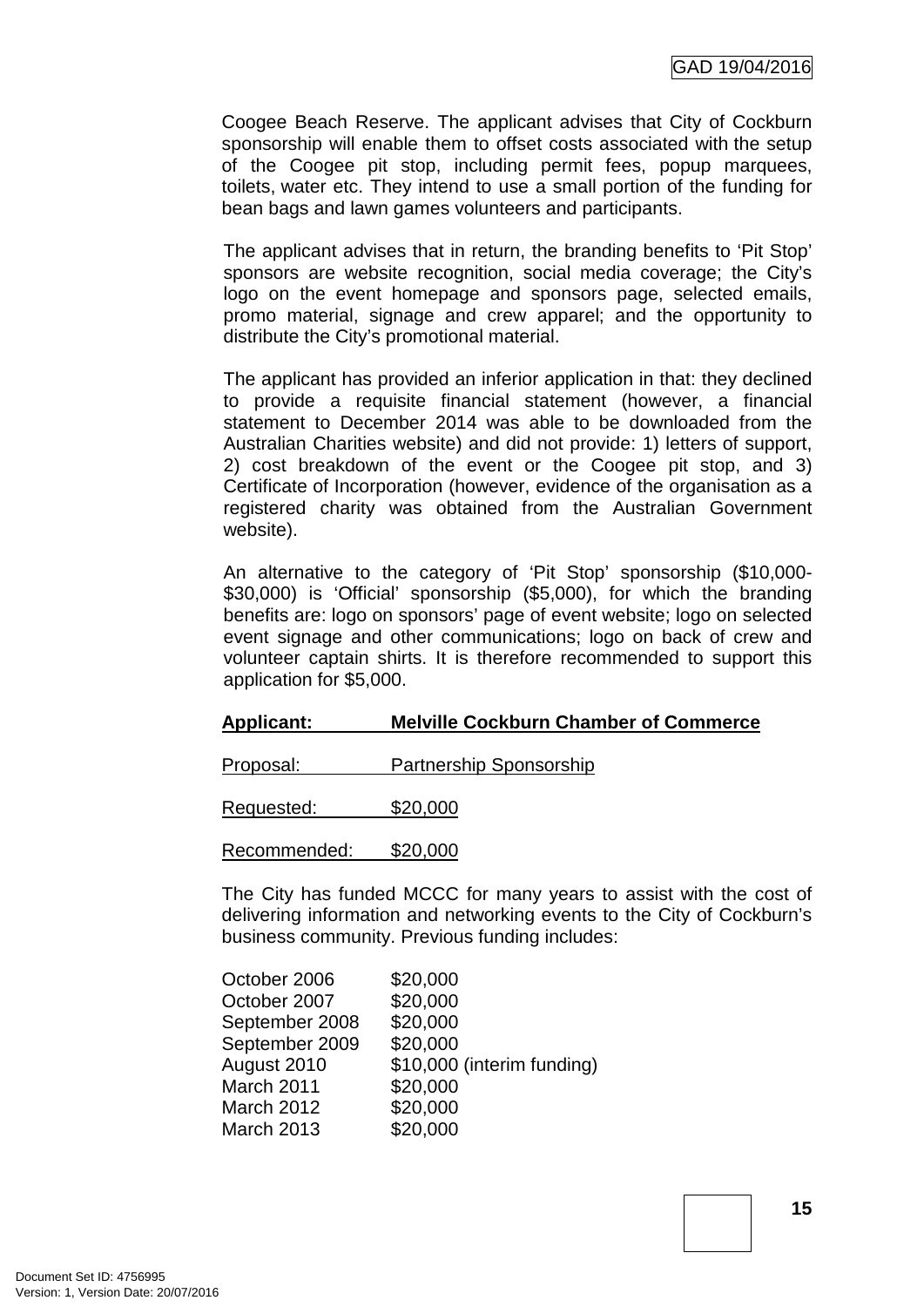| March 2014        | \$20,000 |
|-------------------|----------|
| <b>March 2015</b> | \$20,000 |

The MCCC has applied for \$20,000 for a Partnership Sponsorship to provide 10-12 large scale business networking events over the following year, with at least half of all events conducted in the City of Cockburn. The applicant advises that in return the City will receive: City logo on Partnership Position on MCCC website, 'ShoutOut' newsletter (distributed to 1000 businesses), mail-outs and on their big screen at events; and public acknowledgement at MCCC events.

The 2015 Sponsorship arrangement was for MCCC's office accommodation (24.3m²) rent at the Cockburn Health and Community facility and outgoings be deducted from the approved sponsorship. In 2015 Council responded to concerns from the Grant and Donations area that MCCC were not meeting their acquittal requirements, and requested that the Conditions of Sponsorship also include a "detailed Sponsorship Report outlining all aspects of the Joint Principal Partnership Sponsorship Proposal including lessons learned".

To date, the MCCC has not met its acquittal responsibilities for the 2015 Sponsorship of \$20,000. In addition, the MCCC has not provided prerequisite documents for assessing the current Sponsorship application, including confirmation of the City of Melville's sponsorship. A letter of support for the applicant is provided by Business Foundations.

It is recommended that the current Sponsorship application be approved and paid in instalments direct to MMJ (the City's Cockburn Health and Community Facility Property Manager) for MCCC's office accommodation (24.3m²) rent at the Cockburn Health and Community facility and outgoings, conditional on the 2015/16 Sponsorship Conditions of Funding being met and the outstanding documents for the current Sponsorship application for 2016/17 be received and satisfactory.

#### **Applicant: A Cappella West**

Proposal: 'Partners in Harmony'

Requested: \$10,000

Recommended: \$5,000

A Cappella West is a women's 'barbershop' chorus with one-quarter of the chorus's 99 members being Cockburn residents. The group's rehearsal venue is at Murdoch University. The chorus performs at many community events throughout the year; in the past 12 months the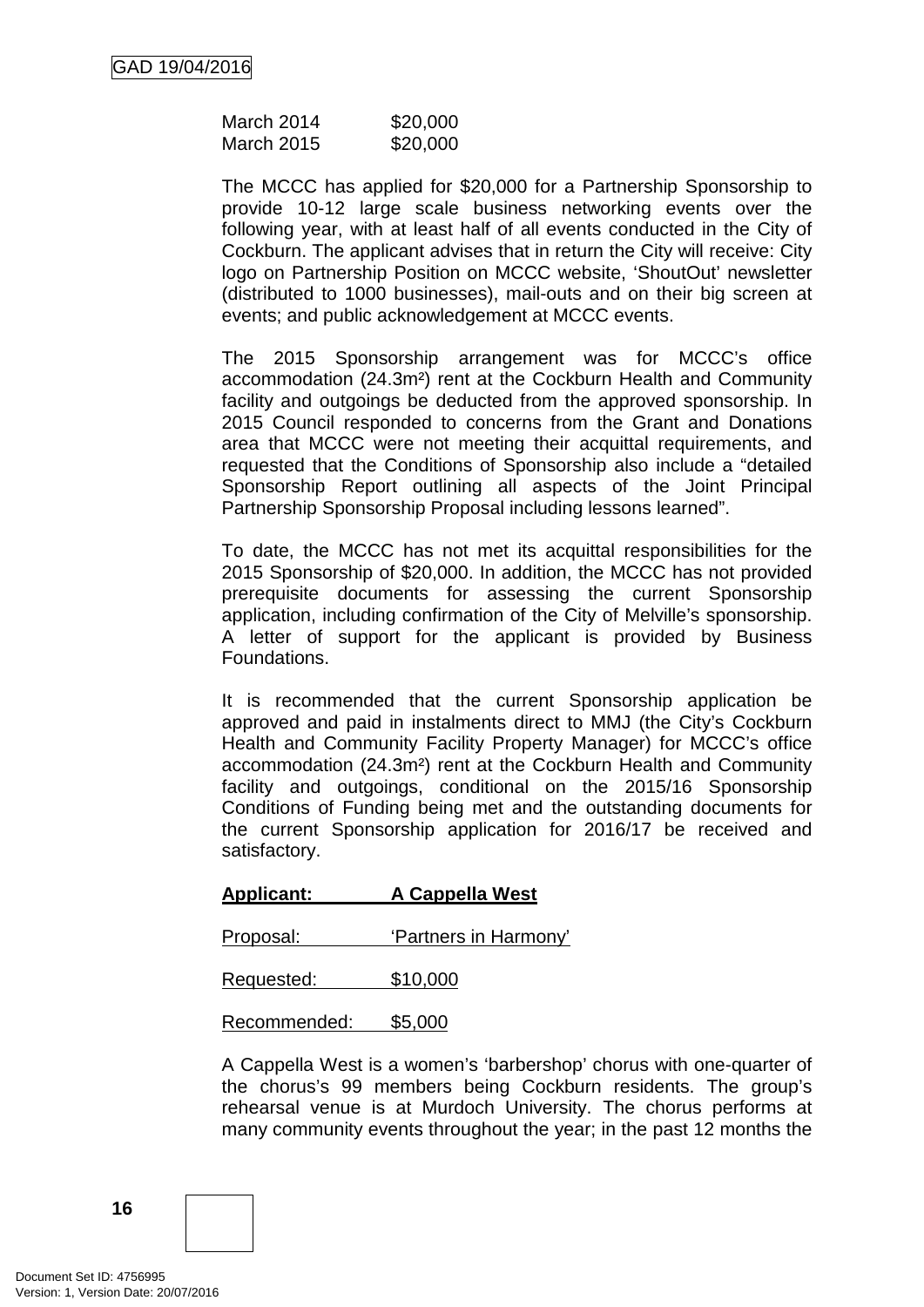chorus performed at Cockburn Gateway Shopping Centre, at St John of God Hospital, at the Cockburn Spring Fair, St Ives Nursing Home and the Mater Christi Church concert.

In 2015, the chorus won a national competition of significance and will represent Australia at the subsequent international competition in the USA in October 2016. The chorus is applying for sponsorship to assist with the cost of attending this event (accommodation, registration and meals).

In return, the applicant advises that 1) chorus members will provide up to four performances for City of Cockburn community events (according to availability) or for community events recommended by the City's Community Development area, 2) the City's support will be promoted via the applicant's website, social media and newsletter, and at performances and in radio interviews and other media, 3) the City of Cockburn logo will be displayed at performances and included on marketing materials, and 4) the City will be able to distribute publications at A Cappella West performances. Letters of support for the applicant are provided by Mater Christi, Hammond Park resident Richard Kilmartin and four Cockburn chorus members.

It is recommended to support this application for \$5,000.

| <b>Applicant:</b> | Western Australian Figure Skating Club                                |  |
|-------------------|-----------------------------------------------------------------------|--|
| Proposal:         | Western Australian Figure Skating Development<br>Camp and Performance |  |
| Requested:        | \$3,000                                                               |  |
| Recommended:      | \$3,000                                                               |  |

The Western Australian Figure Skating Club was founded two years ago at Cockburn Ice Arena. Current membership is 74, with the majority from the Cockburn area. The club now hosts two competitions annually as well as training workshops, and a development camp supported by Cockburn Ice Arena and the Western Australian Ice Skating Association, for which an experienced coach or high-level figure skater is engaged (usually from overseas or interstate). Skaters from all skill levels are encouraged to participate.

The Club has applied for Sponsorship of the 2016 development camp, which will comprise a four-day workshop for about 50 figure skaters at Cockburn Ice Arena to be held in July. The club has secured four-time U.S. national champion and Olympic bronze medallist Jeremy Abbott to coach and facilitate the workshop, which will see increase substantially the profile of figure skating in WA. In addition to the workshop, Jeremy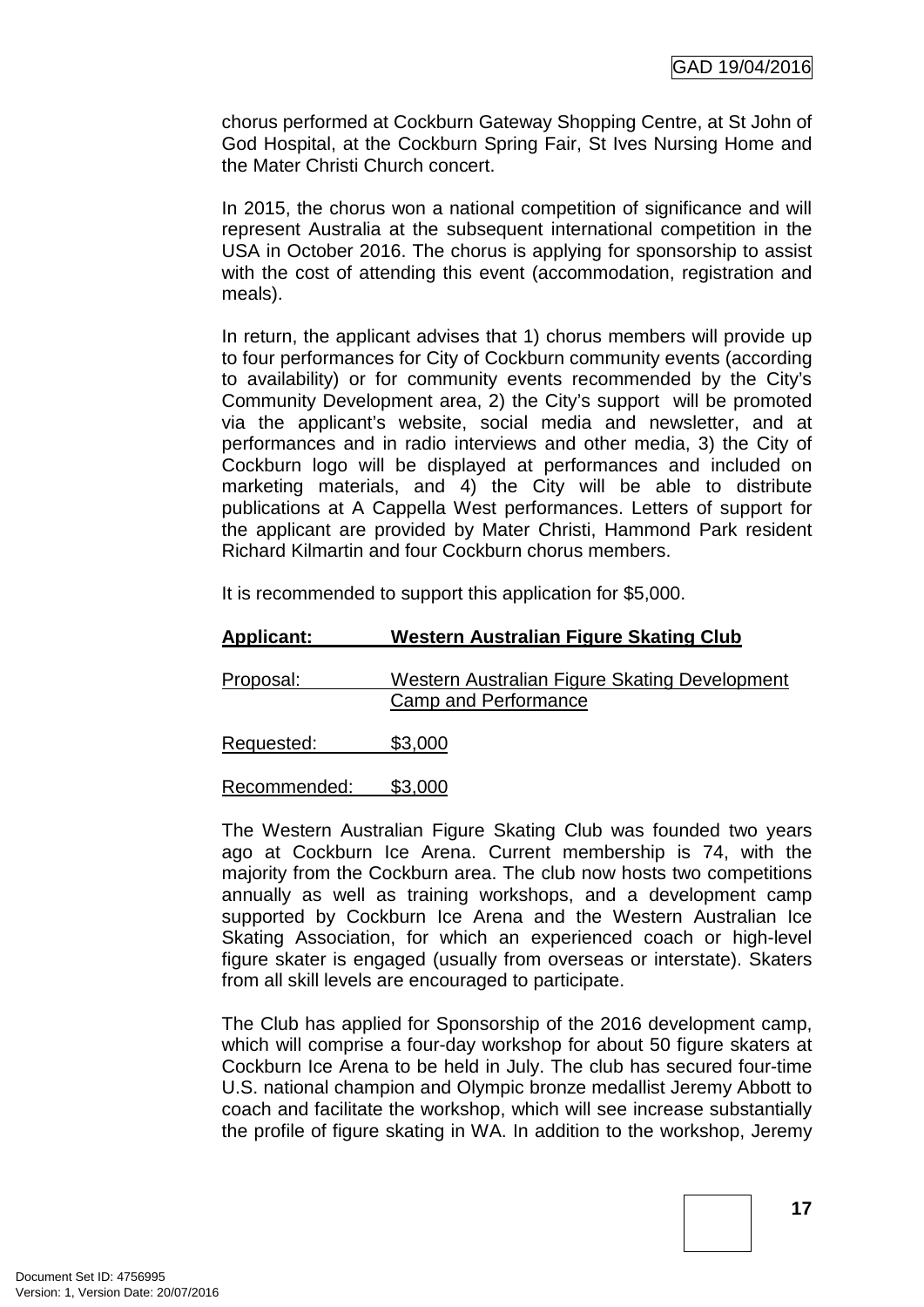will undertake an exhibition performance at Cockburn Ice Arena, which will open to the public and promoted widely. Given his high standing, the club is expected the performance to attract 200-300 spectators, which will both raise awareness of the sport and benefit Cockburn Ice Arena by attracting new participants and customers to this local business.

In return for Sponsorship, the City of Cockburn's support will be promoted via the club's website, social media, in local newspapers, in all advertising of the event and via signage at the Cockburn Ice Arena. The City of Cockburn will receive two tickets to the public performance by Jeremy Abbott and will be invited to distribute publications at this event.

Letters of support are provided by the Western Australian Ice Skating Association and Cockburn Ice Arena.

It is recommended to support this application.

#### **Applicant: Hamilton Hill Community Group**

| Proposal:    | 'Back to Country – Celebrating our History' |
|--------------|---------------------------------------------|
| Requested:   | \$16,604                                    |
| Recommended: | \$16,604                                    |

The Hamilton Hill Community Group was re-formed in 2011; the group's mission statement states that they "promote and drive initiatives that further develop Hamilton Hill as the 'Heart of Cockburn'", and "…work with our community to preserve and take pride in our cultural heritage and environment".

The HHCG and the Randwick Stables Community Garden are proposing that, following the Randwick Stables Open Day held in 2009 and 2013, the City of Cockburn sponsor the *Back to Country – Celebrating our History* event that aims to "celebrate the Aboriginal, colonial, and post-colonial history of Hamilton Hill". To be held on 5 June, during Western Australia Heritage Week, the event also aims to host a free family fun day; consult with the community about HHCG and RSCG priorities such as a community hub in Hamilton Hill; raise environmental awareness of the remnant heritage-listed tuart trees behind Clontarf Hill; and to potentially name and acknowledge the Hamilton Hill (swamp) Wetlands Heritage Precinct.

For its sponsorship, the City will be recognised in all promotional material (flyers, posters, banners, social media and websites), and via radio interviews and newspaper articles.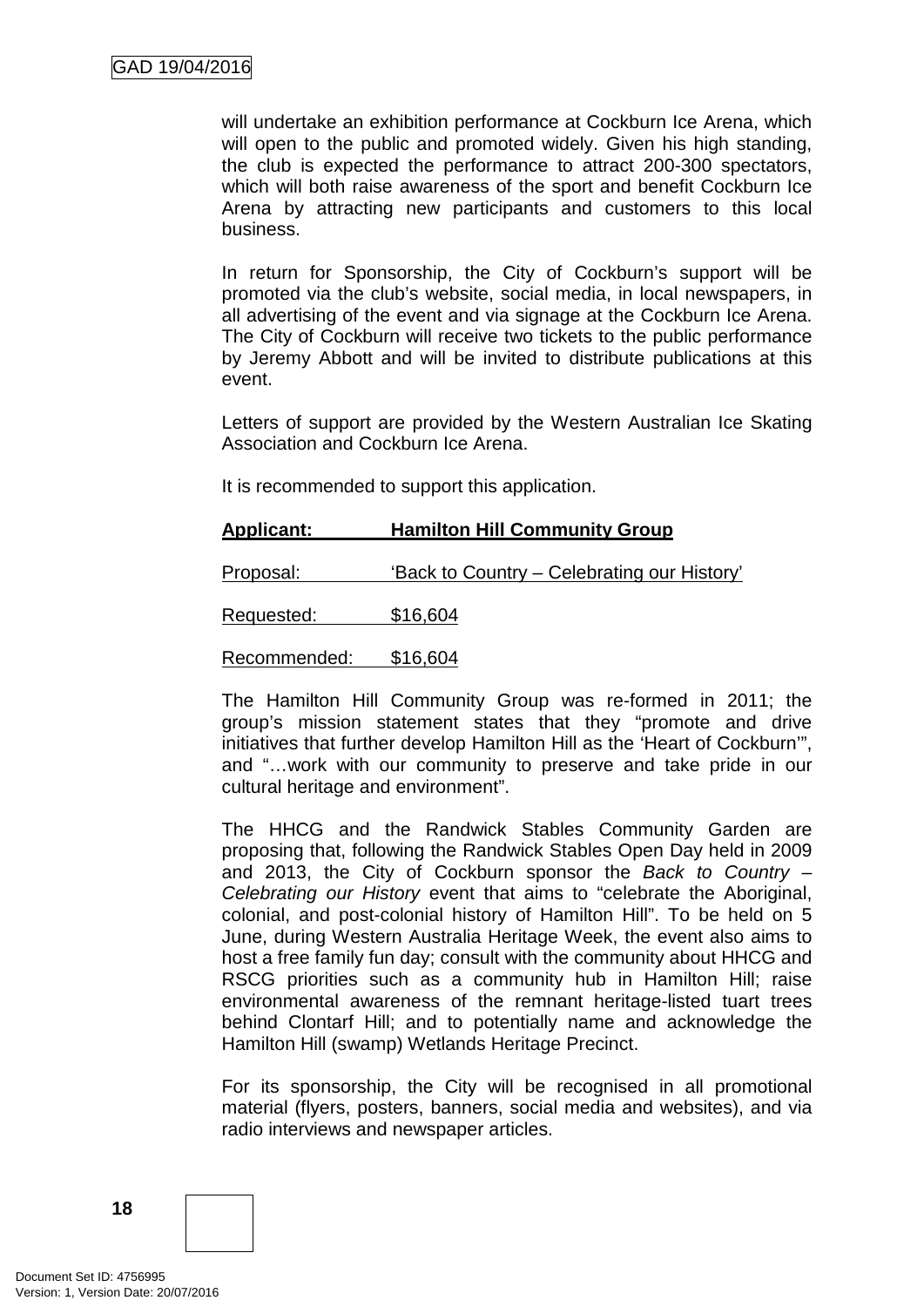Letters of support are provided by the Historical Society of Cockburn and Friends of Clontarf Hill.

It is recommended to support this application.

| <b>Applicant:</b> | Woolkabunning Kiaka Inc.<br><b>Outback Academy Red Dust Heelers</b> |
|-------------------|---------------------------------------------------------------------|
| Proposal:         | <b>Official Sponsor</b>                                             |
| Requested:        | \$15,255                                                            |
| Recommended:      | \$5,000                                                             |

Woolkabunning Kiaka Inc. (WKI) is part of the Outback Academy Foundation (OA) that was formed to accelerate economic development, employment and wellbeing with Indigenous communities and landholders across Australia. The Red Dust Heelers (RDH) wheelchair basketball team was formed under the OA banner to bring together athletes with disabilities (Aboriginal and non-Aboriginal) to raise awareness about disability within communities, as well as levels of social inclusion and participation in sports and recreation, education and employment. The team's home base is Wally Hagan Stadium in Hamilton Hill.

The sponsorship proposal is for the City to sponsor 1) the Heelers' four National Wheelchair Basketball League (NWBL) home games at Wally Hagan Stadium in May and June; 2) a major event called 'Rio Goes to Cockburn' (May 2016) collaborating with the City's Recreation Services team and DAIP officer to deliver a 'come and try' Paralympic sports and concluding with a wheelchair basketball game (expected attendance 200-300); and 3) six clinics at Wally Hagan Stadium for children/youth with disability.

The sponsorship proposal (from WKI as OA is not an incorporated organisation) is that in return for combined events' sponsorship of \$15,255 the City will receive branding benefits through promotion via the RDH website, social media, signage/posters/flyers, media interviews and joint media release. The Mayor will be requested to open the first NWBL game played at Cockburn. The applicant is also offering to provide the City with a customised DAIP workshop.

Upon checking with the Basketball Association's NWBL coordinator, it appears the budget provided by the applicant is inaccurate, with the cost of hosting NWBL games being overestimated. City's Recreation Services and Disability and Access Inclusion Officer have not been contacted by the applicant. A letter of strong support has been provided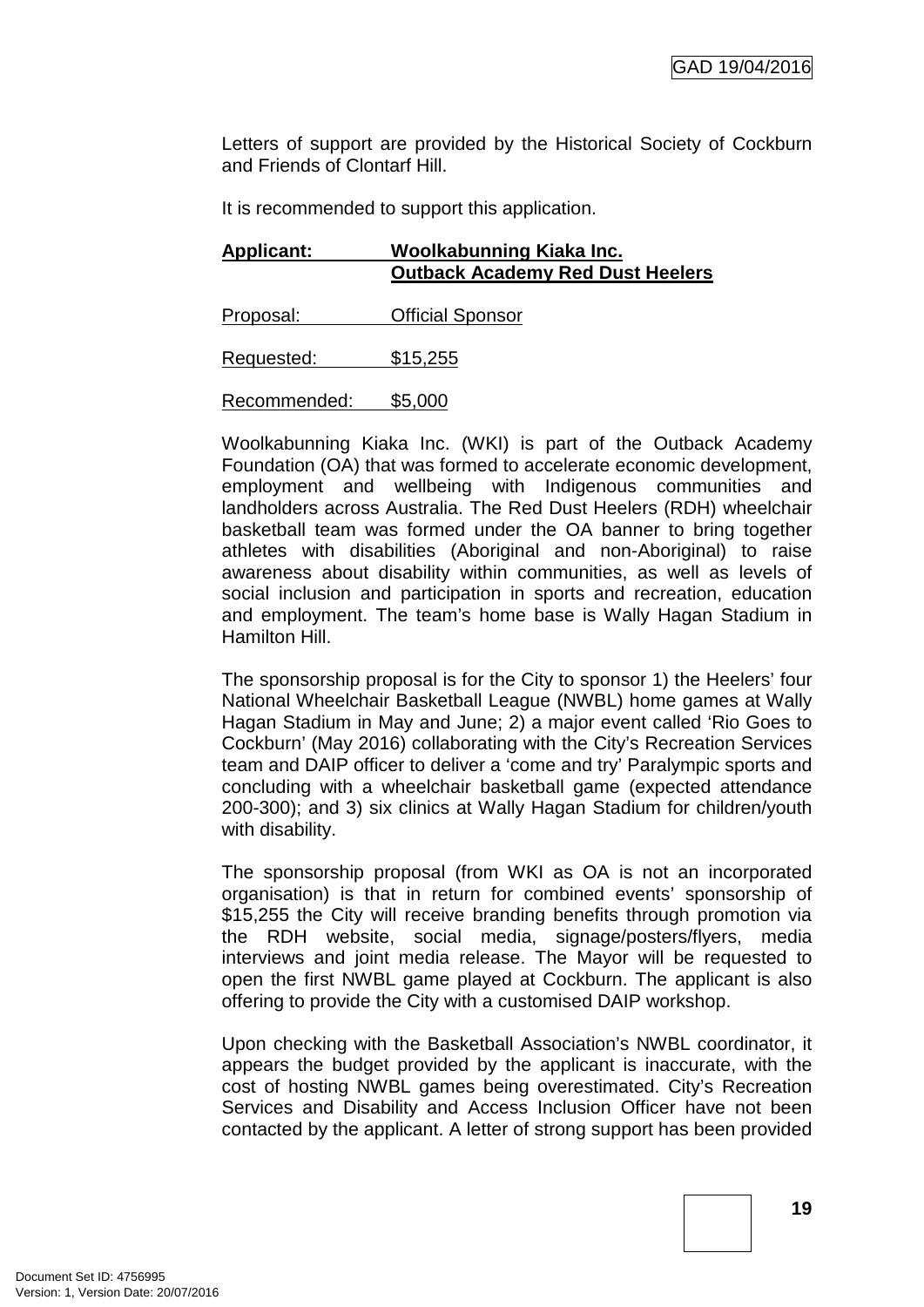by the Cockburn Basketball Association. This applicant also provided an inadequate application in the same round last year and has not followed feedback provided.

The organisation and proposed events appear worthwhile for the Cockburn community, so it is recommended to provide \$5,000 in this instance to see what the organisation can deliver, conditional on the outstanding requirements of the application being met.

#### **GRANTS**

As can be seen in the attachment, there are a number of grants for which there are established criteria and processes in place.

The total proposed for grant programs is \$465,896 with the following recommended amendments to the allocations.

#### Emergency Disaster Fund

An increase in allocation from \$15,000 to \$30,000, as there have been two large donations made under Delegated Authority ACS13 "Emergency Relief Fund" to the Esperance and Waroona/Yarloop Fire Appeals for a current total of \$22,500.

#### Cockburn Community Group Volunteer Insurance

The actual premium for this year's insurance was \$8,511.28, so a small increase from the \$8,500 allocation.

#### Safety House School Program

An increase in allocation from \$500 to \$1,000 as to the attached proposal from the Safety House Cockburn Committee. Safety House Cockburn would like to increase participation from 8 schools to 15 schools by the end of 2017 and use the increased allocation for Annual Group Affiliation fee (\$300), Annual Safety House Show fee (\$200) and Safety House merchandise and promotion to be divided between the schools (\$500).

# **Strategic Plan/Policy Implications**

#### **Community & Lifestyle**

- Community environments that are socially cohesive and embrace diversity.
- Communities that are connected, inclusive and promote intergenerational opportunities.

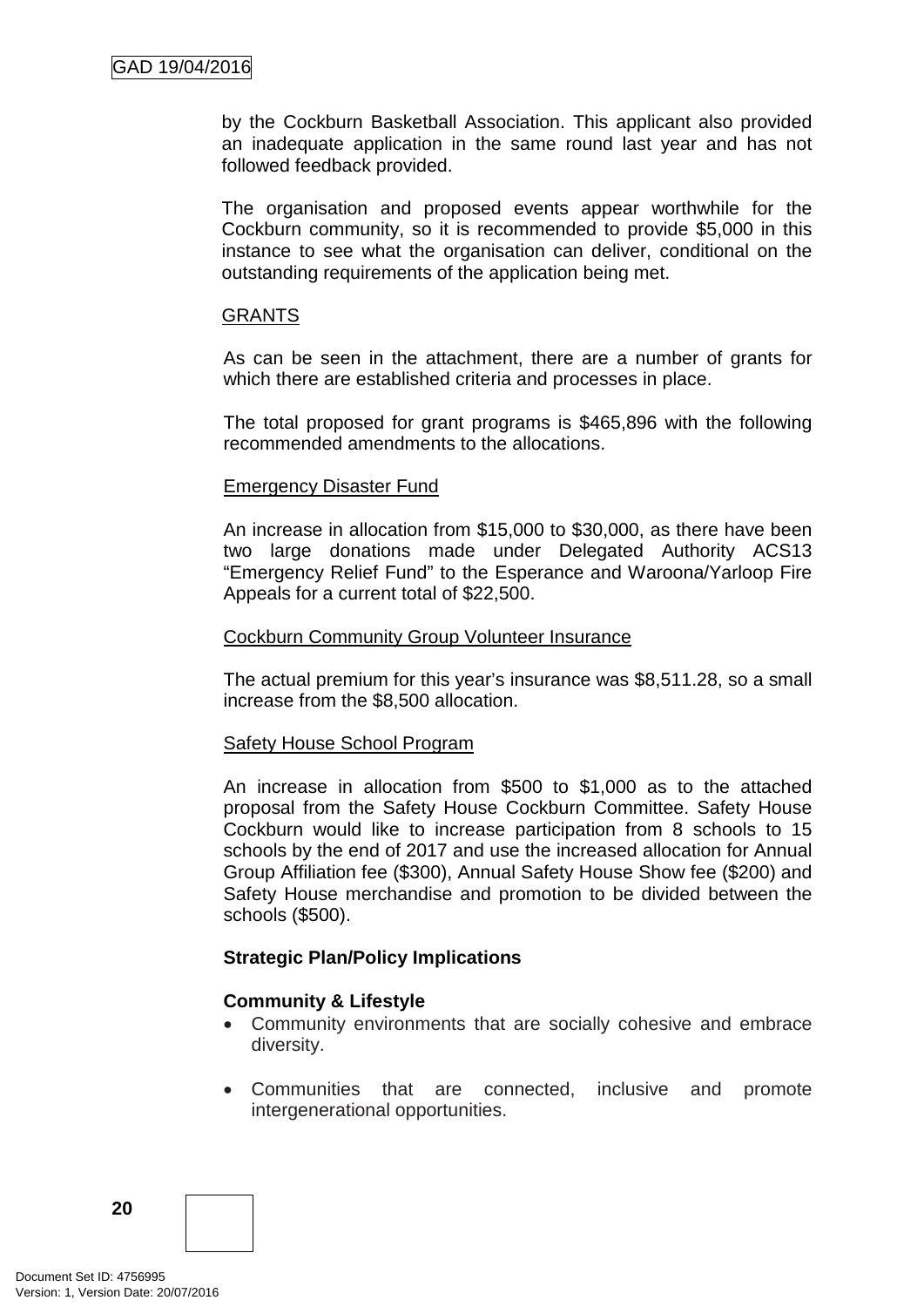- Communities that take pride and aspire to a greater sense of community.
- Promotion of active and healthy communities.

# **Leading & Listening**

• A responsive, accountable and sustainable organisation.

# **Budget/Financial Implications**

Council approved a budget for Grants and Donations for 2015/16 of \$1,200,000. Following is a summary of the proposed grants, donations and sponsorship allocations.

**Summary of Proposed Allocations** 

| <b>Committed/Contractual Donations</b>    | \$470,000   |
|-------------------------------------------|-------------|
| <b>Specific Grant Programs</b>            | \$465,896   |
| <b>Donations</b>                          | \$161,500   |
| Sponsorship                               | \$102,604   |
| Total                                     | \$1,200,000 |
| <b>Total Funds Available</b>              | \$1,200,000 |
| <b>Less Total of Proposed Allocations</b> | \$1,200,000 |
| <b>Balance</b>                            |             |

# **Legal Implications**

N/A

# **Community Consultation**

In the lead up to the March 2016 round, grants, donations and sponsorship funding opportunities were promoted through the local media and Council networks. The promotional campaign has comprised:

- Three advertisements running fortnightly in the Cockburn Gazette City Update on 23/02/16, 08/03/16 and 22/03/16.
- Two advertisements in the City of Cockburn Email Newsletter on 24/02/16 and 08/03/16.
- Advertised in the City Staff email banner from 13 to 31 March 2016.
- Advertisement in the February Edition of the Cockburn Soundings.
- Advertisement in the 2016 Sustainable Living Booklet distributed in January.
- All members of the Cockburn Community Development Group, Regional Parents Group and Regional Seniors Group have been encouraged to participate in the City's grants program.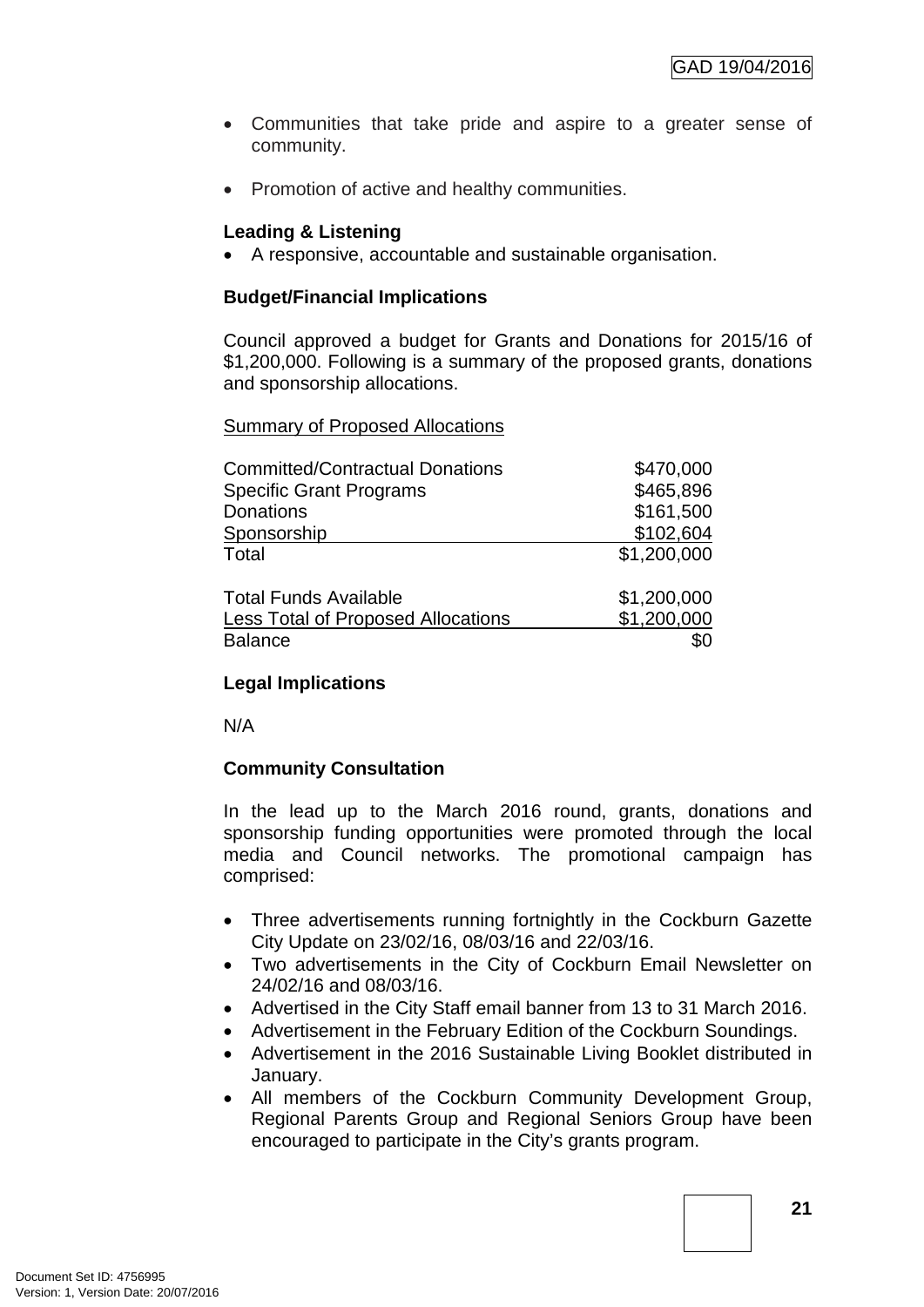- Additional Advertising through Community Development Promotional Channels:
	- Community Development Calendar distributed to all NFP groups in Cockburn.
	- Cockburn Community Group ENews March 2016 edition.
- Closing dates advertised in the 2016 City of Cockburn Calendar.
- Information available on the City of Cockburn website.
- Reminder email sent to regular applicants.

# **Risk Management Implications**

The Council allocates a significant amount of money to support individuals and groups through a range of funding arrangements. There are clear guidelines and criteria established to ensure that Council's intent for the allocation funds are met. To ensure the integrity of the process there is an acquittal process for individuals and groups to ensure funds are used for the purpose they have been allocated.

The reputation of the City of Cockburn could be seriously compromised should funds allocated to individuals or groups who did not meet the criteria and guidelines and or did not use the funds for the purposes they were provided. Adherence to these requirements is essential.

# **Attachment(s)**

- 1. Grants, Donations and Sponsorship Recommended Allocations Budget 2015/16.
- 2. Coogee Beach Progress Association (CBPA) request for **Defibrillator**
- 3. Perth Modern School "Raise the Roof" Project request.
- 4. Safety House Cockburn Committee Proposal.

# **Advice to Proponent(s)/Submissioners**

Applicants have been advised that they will be notified of the outcome of their applications following the 12 May 2016 Council Meeting.

# **Implications of Section 3.18(3) Local Government Act, 1995**

Nil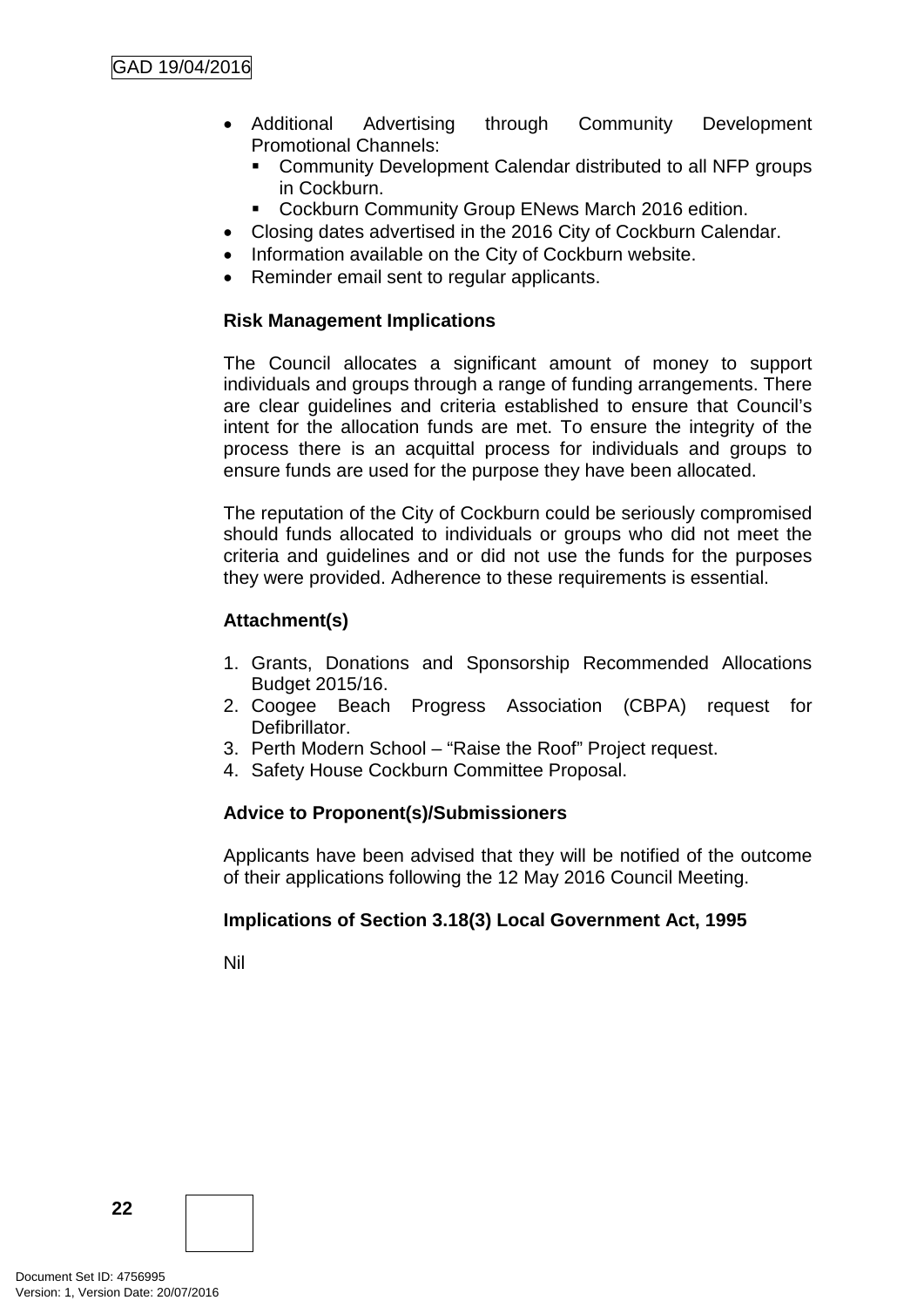# **9.2 (MINUTE NO 94) (GAD 19/4/2016) - PARTICIPATORY BUDGETING (162/003) (G BOWMAN)**

# **RECOMMENDATION**

That Council

- 1. Support in principle that a Participatory Budgeting model is developed, adopted and implemented;
- 2. Support the development of a Policy and Guidelines to be approved by the DAPPS Committee; and
- 3. Consider an allocation for the Participatory Budgeting project in the 2016/17 financial year Grants and Donations budget.

# **COMMITTEE RECOMMENDATION**

MOVED Clr L Sweetman SECONDED Clr L Smith that a more detailed report is to be provided to the Grants and Donations Committee for consideration, on a Participatory Budgeting model for the City of Cockburn, including Budget and Financial implications.

**CARRIED 5/0**

# **COUNCIL DECISION**

# **Reason for Decision**

The Committee would like more information and details about what the proposed Participatory Budgeting model for the City of Cockburn would be like, including what sorts of projects would be eligible, how the system would work, the budget and financial implications, and if there is scope for a separate budget from the Grants and Donations budget.

# **Background**

Participatory budgeting is a partnership approach to the budgeting process. It was first implemented in Brazil and has since been used in many places and organisations. The process in its most basic form is providing residents with the opportunity to brain storm spending ideas and projects. They are then required to develop a proposal and budget.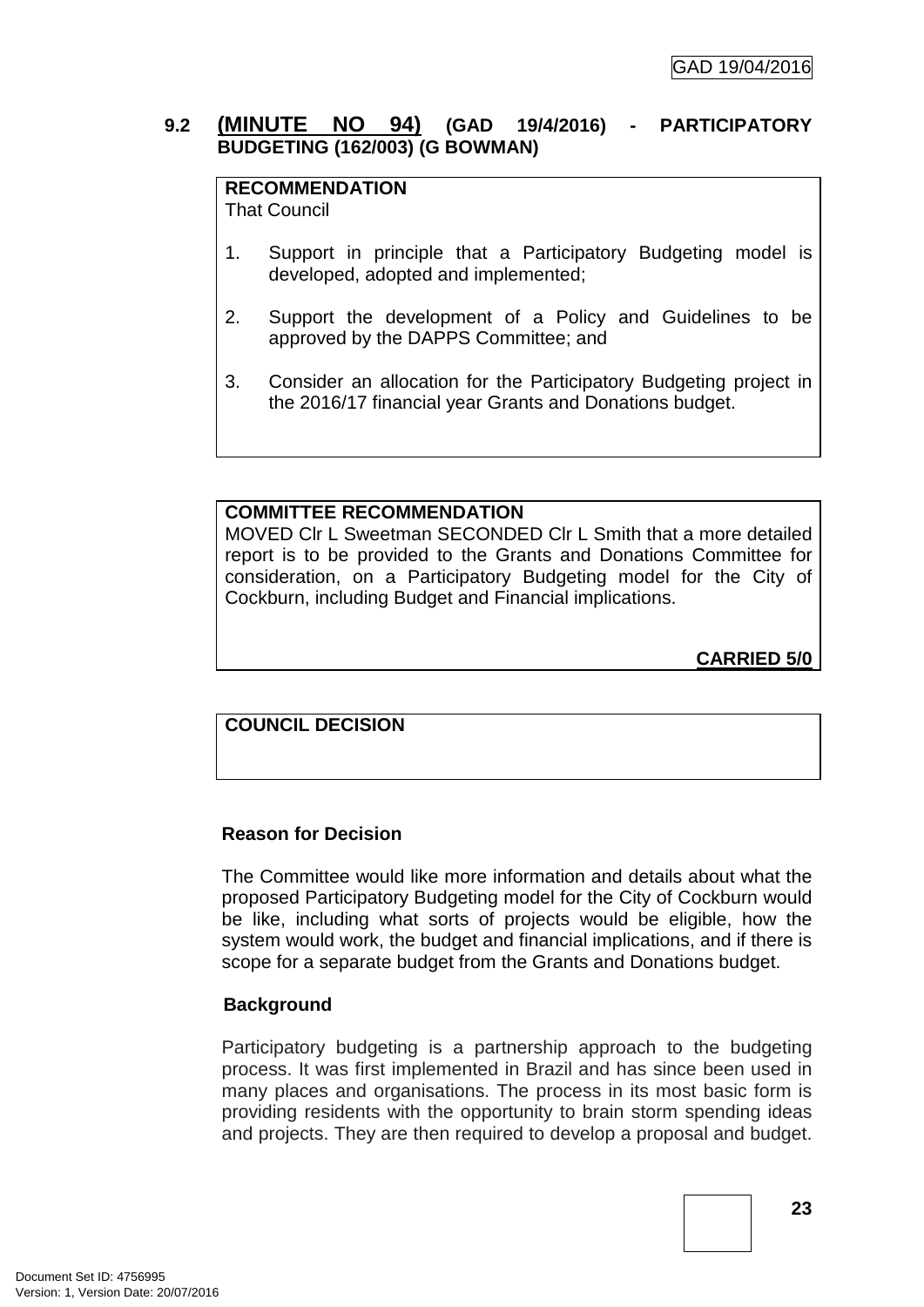These proposals are then promoted to the wider public and residents vote on their preferred proposal. The chosen proposals will then receive either a pre-determined share of the budget or an allocated amount. It can then be implemented either by the group or by the Local Government depending on the project.

### **Submission**

N/A

# **Report**

The City of Cockburn is investigating the possibility of implementing a Participatory Budgeting Model in the 2016/17 Financial Year and would like the Committee's support in principle toward progressing this.

As in other participatory budgeting models, the City is proposing to develop a process where the community are invited to identify community ideas and projects that will benefit City of Cockburn residents. The City will then work in partnership with the community members to identify each proposal's details and requirements. The City will also provide advice on technical requirements, how risks could be managed, identify operational costs, and any legal issues with the proposed projects. Subject to the development of the Policy and guidelines, it is likely that the projects that demonstrate benefit to the community, are deemed safe, sustainable, and are lawful will then be approved for advertising and voting. The guidelines will also need to include how to ensure a level playing field, so that there is equity of access to funds by diverse groups and that projects are spread across the District.

The participatory budgeting model will require additional staff resources and it is proposed that this project would be administered by the soon to be appointed Community Engagement Officer. The Community Engagement Officer would manage community and staff liaison, development of project details, assessment of the projects against the criteria, advertising, and the management of the Engagement HQ Software program enabling on-line voting for the projects that have been approved.

A number of Local Governments in Australia have implemented some form of Participatory Budgeting. Some well-known examples include the City of Melville Robin Hood Project which started in 2012, where they provided \$100,000 in grants of up to \$20,000 per project developed by the community. They used an online budget allocator tool to coordinate voting from the community on the projects.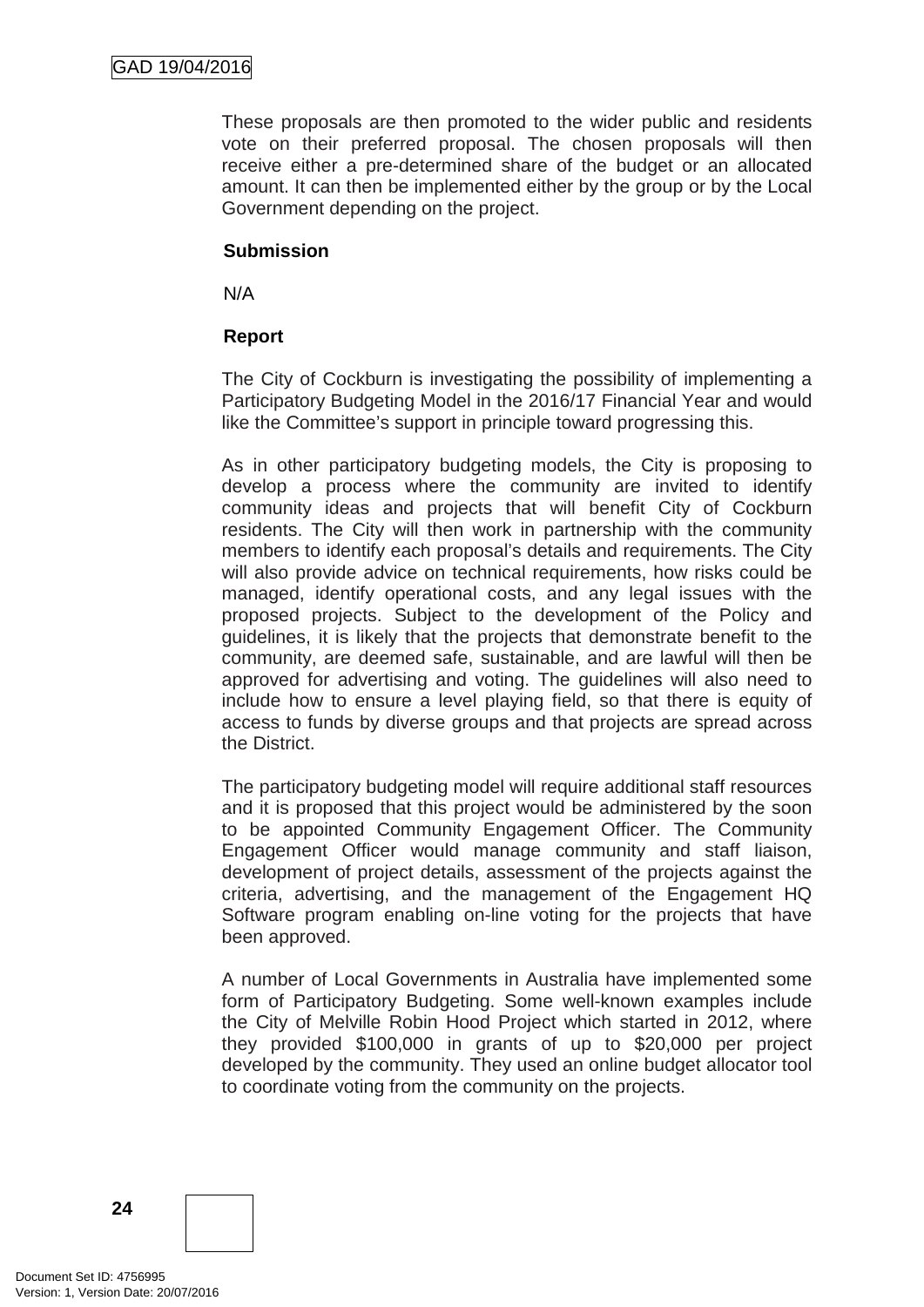The City of Melville found the benefits of the project to be encouraging community participation, supporting creative and community owned ideas and improving relationships between the community and the Council.

Similarly, the City of Fremantle recently announced its interest in implementing a Participatory Budgeting Process. Their model would include a Citizen Jury to make final decisions on a set amount of Council expenditure.

The Participatory Budgeting Project, a not-for-profit that specialises in Participatory Budgeting processes, suggests six benefits to implement a participatory budgeting process:

- 1. **Deeper Democracy:** Ordinary people have a real say—and they get to make real political decisions. As a result, Participatory Budgeting tends to engage many people who are otherwise cynical about government. Politicians build closer relationships with their constituents, and community members develop greater trust in government.
- 2. **Transparency & Accountability:** Budgets are policy without the rhetoric—what a government actually does. When community members decide spending through a public process, there are fewer opportunities for corruption, waste, or backlash.
- 3. **Public Education:** Participants become more active and informed citizens. Community members, staff, and officials learn democracy by doing it. They gain a deeper understanding of complex political issues and community needs.
- 4. **More Informed Decisions:** Budget decisions are better when they draw on residents' local knowledge and oversight. Once they are invested in the process, people make sure that money is spent wisely.
- 5. **Fairer Spending:** Everyone gets equal access to decision making, which levels the playing field. When people spend months discussing project ideas, they end up prioritising projects that address the greatest community needs.
- 6. **Community Building:** Through regular meetings and assemblies, people get to know their neighbours and feel more connected to their city.

The proposed participatory budgeting model will provide increased community engagement through community voting on Council funding which also aligns with the City's Community Engagement Policy.

It is likely that this new model will attract considerable community interest and generate many community ideas which will then require staff resources to assist in developing many detailed project briefs.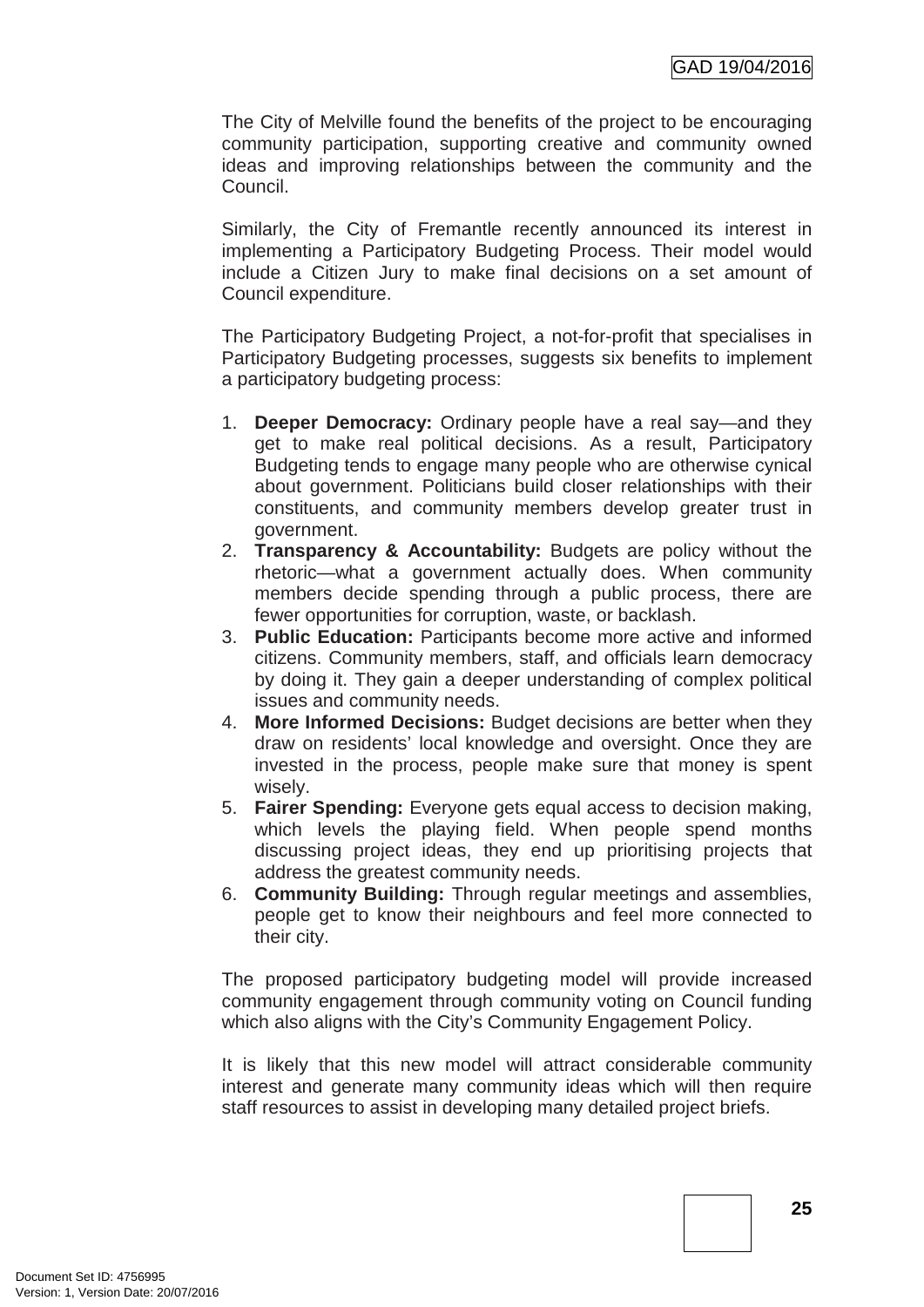If approved, a policy and procedure will be developed and submitted to the DAPPS Committee, with an allocation of funds potentially up to \$200,000 to be considered by the Grants and Donations Committee from the Grants and Donations 2016/17 budget.

# **Strategic Plan/Policy Implications**

# **Community & Lifestyle**

- Community environments that are socially cohesive and embrace diversity.
- Communities that are connected, inclusive and promote intergenerational opportunities.
- Communities that take pride and aspire to a greater sense of community.
- People of all ages and abilities to have equal access to our facilities and services in our communities.

# **Leading & Listening**

• Effective and constructive dialogue with all City stakeholders.

# **Budget/Financial Implications**

An allocation from within the Grants and Donations Budget for the 2016/17 Financial Year.

# **Legal Implications**

Nil

# **Community Consultation**

Community working group to be set up to assist with development of the Participatory Budgeting Model.

# **Risk Management Implications**

As this has not yet been adopted, this is not on the City Operational Risk Register.

# **Attachment(s)**

Nil

# **Advice to Proponent(s)/Submissioners**